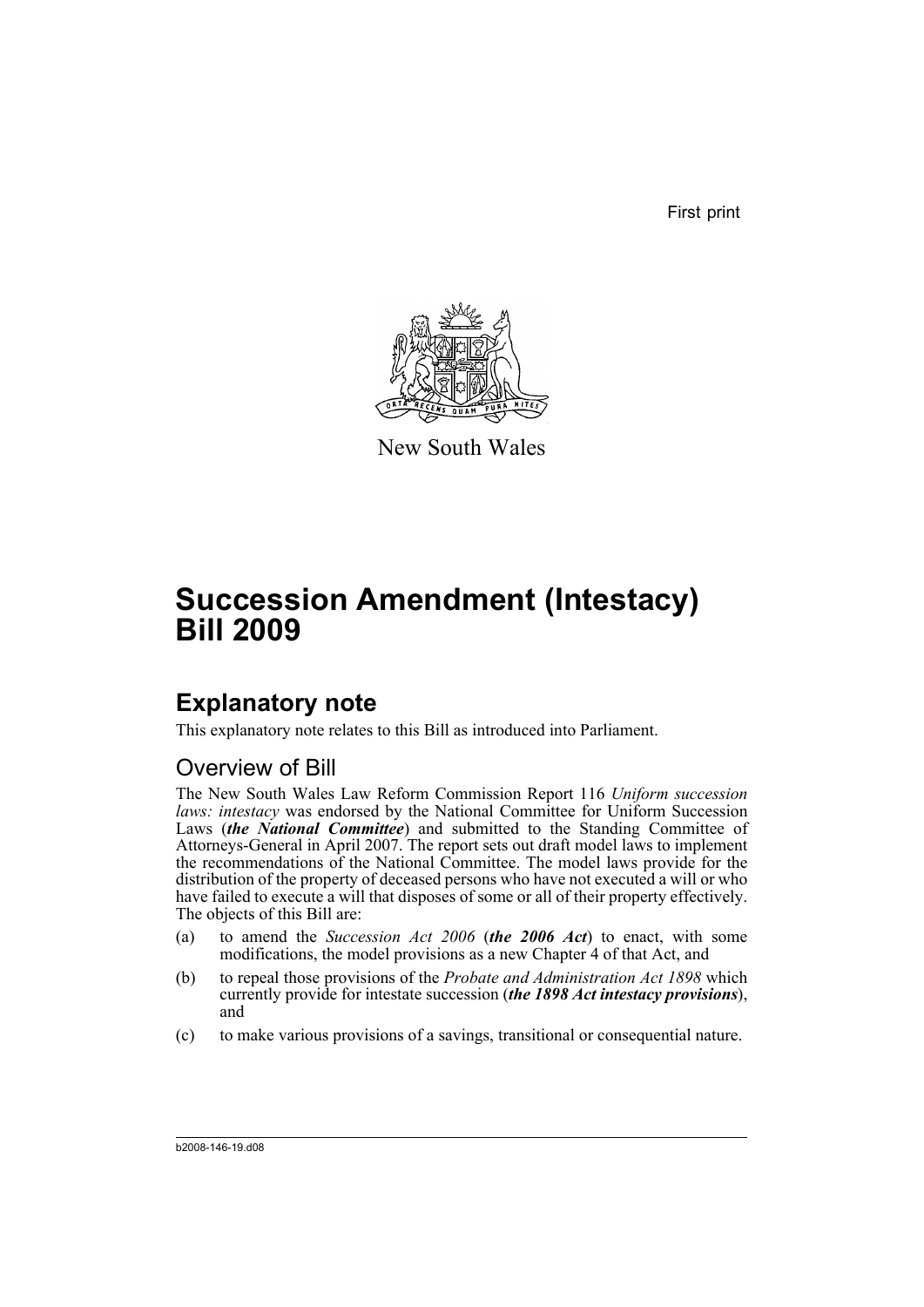Explanatory note

## Outline of provisions

**Clause 1** sets out the name (also called the short title) of the proposed Act.

**Clause 2** provides for the commencement of the proposed Act on a day or days to be appointed by proclamation.

**Clause 3** repeals the *Inheritance Act of 1901*. The provisions of that Act identify the heir at common law for the purposes of succession to land and are unnecessary (see section 33 of the *Conveyancing Act 1919*).

### **Schedule 1 Amendment of Succession Act 2006 No 80**

**Schedule 1 [4]** inserts a new Chapter 4 into the 2006 Act and makes a consequential amendment to existing Chapter 4 to renumber it (and the sections it contains) as Chapter 5 and sections 141–145, respectively. **Schedule 1 [2]** inserts an interpretation provision into section 3 of the 2006 Act for the purposes of the new Chapter 4.

Proposed new Chapter 4 contains the following provisions:

# **Part 4.1 Preliminary**

**New section 101** inserts definitions for the purposes of the new Chapter 4. Definitions inserted include a definition of *personal effects*. The surviving spouse of an intestate is entitled to these items. Section  $61A(2)$  of the 1898 Act intestacy provisions currently define these as *household chattels*. They are essentially articles of household or personal use.

**New section 102** defines *intestate* as a person who dies and either does not leave a will or leaves a will but does not dispose effectively by will of all or part of his or her property. The 1898 Act intestacy provisions do not define intestate.

**New section 103** makes it clear that references in the new Chapter 4 to an entitlement to the whole of an intestate's estate are references to so much of the estate as remains after payment of all such funeral and administration expenses, debts and other liabilities as are properly payable out of the estate. The provision is based on section 61B of the 1898 Act intestacy provisions.

**New sections 104 and 105** define the meaning of *spouse* and *domestic partnership*, respectively, in the new Chapter 4. A spouse is a person who was married to the intestate, or was a party to a domestic relationship with the intestate, immediately before the intestate's death. A domestic relationship is a de facto relationship that has been in existence for a continuous period of at least 2 years or has resulted in the birth of a child. Unlike section 61B  $(\dot{9})$  of the 1898 Act intestacy provisions, the new Chapter does not state that spouses should be treated as separate persons. The National Committee recommended that there is no need to make such a statement.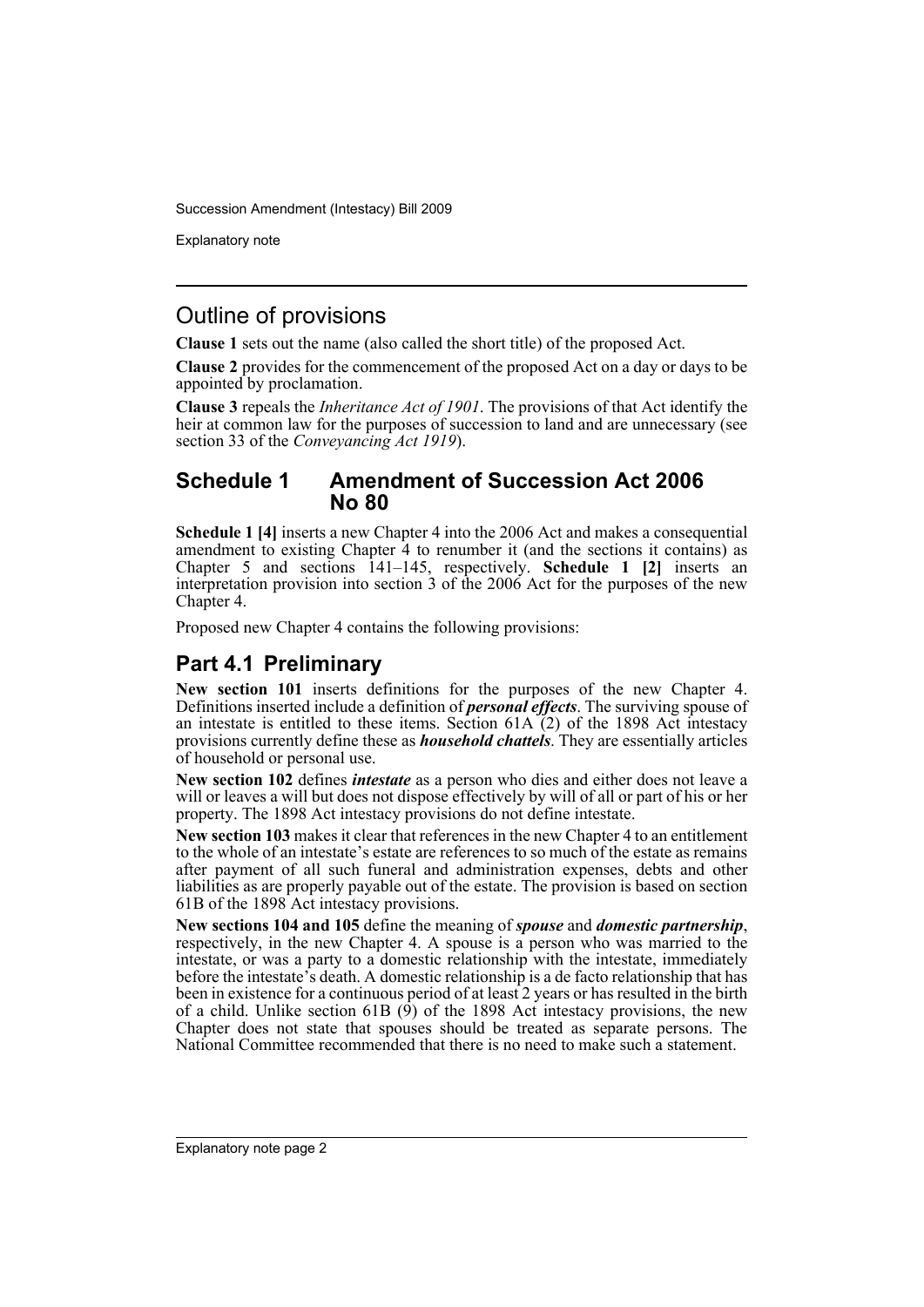Explanatory note

**New section 106** sets out the method for determining and adjusting the spouse's statutory legacy. This is the amount that a spouse (as defined) is entitled to in addition to the household or personal effects.

**New sections 107 and 108** set out the rules relating to survivorship for intestate succession. A person is not entitled to participate in the distribution of an intestate estate unless the person survives the intestate.

**New section 109** describes the effect of adoption for the purposes of distribution on intestacy.

# **Part 4.2 Spouse's entitlements**

Part 4.2 sets out the entitlements of the intestate's surviving spouse (as defined).

### **Division 1 Entitlement of surviving spouse**

**New section 110** states that the Division applies where the intestate leaves a spouse (but not more than one spouse).

**New section 111** provides that a surviving spouse should be entitled to the whole of the intestate estate where there are no surviving issue of the intestate.

**New sections 112 and 113** provide that where the intestate is survived by a spouse and issue, the spouse is entitled to the whole intestate estate except in cases where some of the issue are issue of the intestate from another relationship. In the latter case the intestate estate is to be shared between the surviving spouse and the issue (see also new section 127 (2)).

#### **Division 2 Spouse's preferential right to acquire property from the estate**

**New section 114** states that the Division applies where the intestate leaves a spouse (but not more than one spouse).

**New section 115** gives the spouse (as defined) an entitlement to elect to obtain any property (subject to some restrictions) in the intestate's estate. The election will require Supreme Court authorisation if the acquisition could substantially diminish the value of the remainder of the property or make the administration of the estate substantially more difficult. This replaces sections 61A (2), 61B (13), 61D and 61E of, and the Fourth Schedule to, the 1898 Act intestacy provisions. Under these provisions surviving spouses are currently given a conditional right to obtain the intestate's interest in the home they shared with the intestate before the intestate's death.

**New section 116** requires the intestate's personal representative to give a spouse of the intestate notice of the right of election conferred by new section 115 and how it may be exercised.

**New section 117** specifies the time in which a spouse of the intestate must exercise the right of election and enables the Supreme Court to extend it.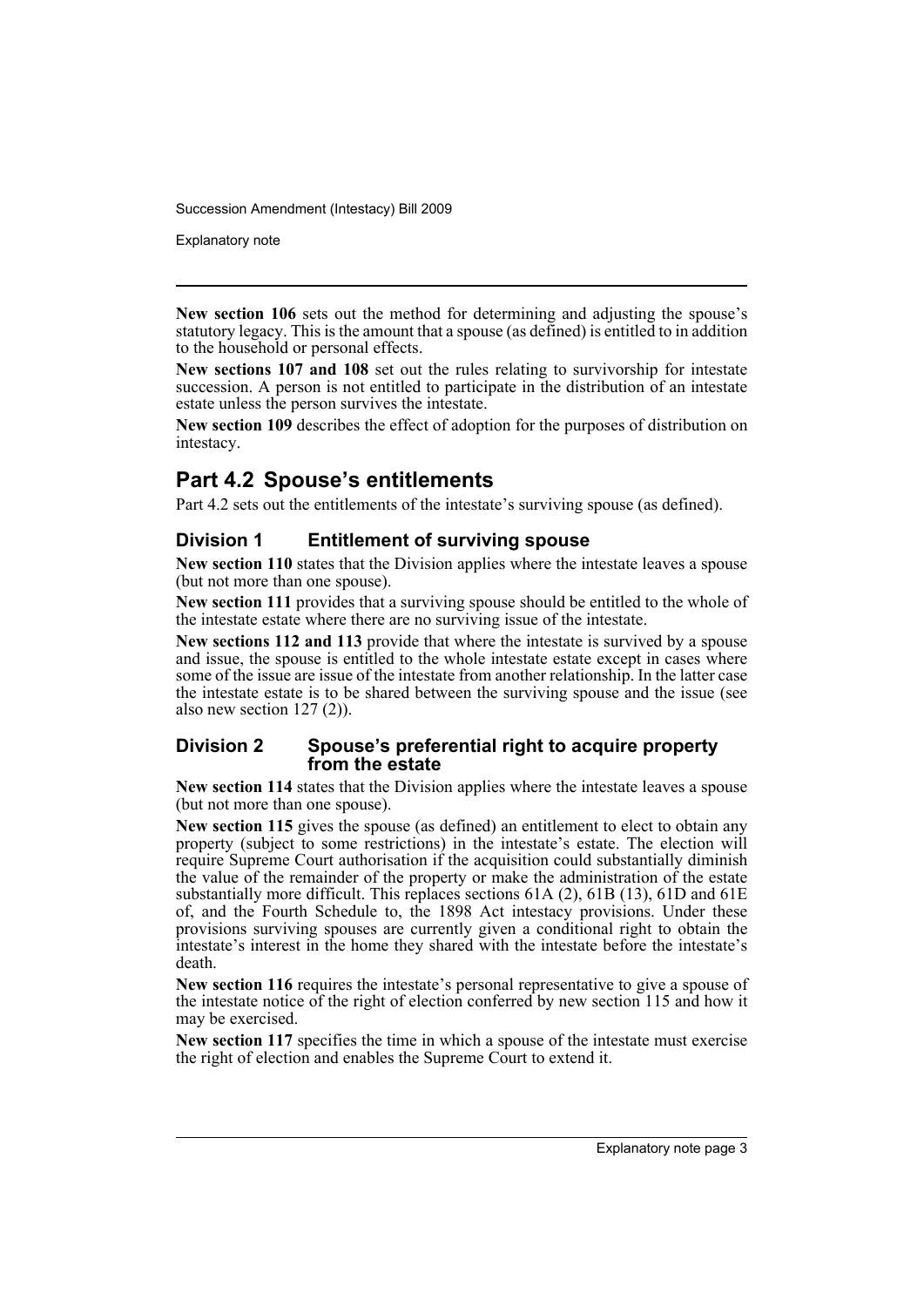Explanatory note

**New section 118** sets out the procedural requirements for making an election, including requiring notice of the election to be given to other persons entitled to a share in the intestate estate.

**New section 119** sets the price for which a spouse may elect to acquire property as the market value of the property as at the date of the intestate's death (reduced by any liability secured by a mortgage, charge or encumbrance on the property assumed by the spouse) (the *exercise price*). It also requires the personal representative to obtain a valuation of the property from a registered valuer unless all the beneficiaries entitled to a share in the intestate estate waive this requirement.

**New section 120** sets out the way in which a spouse who elects to acquire property can satisfy the exercise price. The spouse is able to provide satisfaction by relying on the share of the intestate estate to which the spouse is entitled and, if the share is insufficient to cover the value, by paying the difference from other resources available to the spouse. The latter aspect differs from section 61B (13) of the 1898 Act intestacy provisions which enable the difference to be met from the share of the estate to which any issue of the intestate are entitled.

**New section 121** places certain restrictions on the personal representative's power to dispose of property (except to a spouse who has elected to acquire it). In particular it restricts the power to do so before the time for making an election by the spouse has elapsed. It is similar in this respect to the relevant 1898 Act intestacy provisions.

#### **Division 3 Multiple spouses**

New Division 3 provides for the division of entitlement to shares in an intestate estate when an intestate is survived by more than one spouse. For example, where the intestate is married and also has a de facto partner. This differs from section 61B (3A) of the 1898 Act intestacy provisions under which a de facto partner of at least 2 years will take the spouse's entitlement exclusively (subject to certain conditions).

**New section 122** provides that if an intestate leaves more than one spouse, but no issue, the spouses are entitled to the whole of the intestate estate in shares determined in accordance with the new Division.

**New section 123** provides that if an intestate leaves more than one spouse and issue who are all issue of one or more of the surviving spouses, the spouses are entitled to the whole of the intestate estate in shares determined in accordance with the new Division.

**New section 124** provides that if an intestate leaves more than one spouse and any issue who are not issue of a surviving spouse, the spouses are entitled to share the personal effects, the statutory legacy and half of the residue in accordance with the new Division and the issue of the intestate are entitled to an equal share of the remaining residue.

**New section 125** sets out the ways in which property may be shared between spouses under the new Division. The property may be shared equally or in accordance with a distribution agreement between the spouses or a distribution order made by the Supreme Court.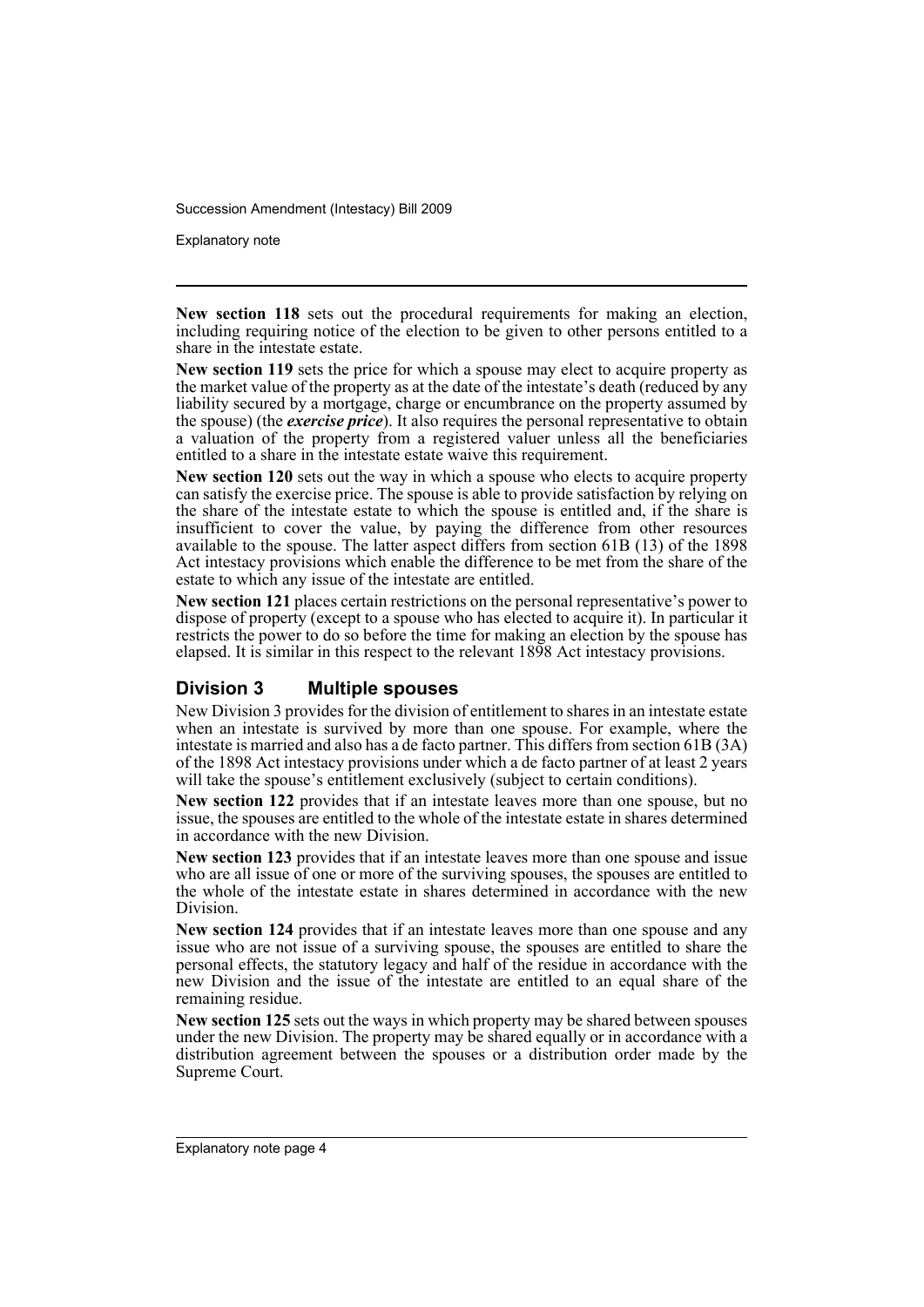Explanatory note

**New section 126** provides for the making of distribution orders by the Supreme Court.

## **Part 4.3 Distribution among relatives**

**New section 127** sets out the entitlements of children to an intestate estate.

**New section 128** sets out the entitlements of parents to an intestate estate.

**New section 129** sets out the entitlements of brothers and sisters to an intestate estate.

**New section 130** sets out the entitlements of grandparents to an intestate estate.

**New section 131** sets out the entitlements of aunts and uncles to an intestate estate.

**New section 132** provides for a person entitled to take in more than one capacity to take in each capacity.

## **Part 4.4 Indigenous persons' estates**

**New sections 133–135** make special provision for the distribution of the estates of intestate persons of Aboriginal or Torres Strait Islander descent. This recognises the broader concepts of family relationships that apply in some Aboriginal and Torres Strait Islander communities.

## **Part 4.5 Absence of persons entitled**

**New sections 136 and 137** provide for the situation where an intestate dies leaving no person entitled to the intestate estate. They provide for a bona vacantia estate to vest in the State but enable the Minister to waive the rights of the State in favour of dependants of the intestate and certain other specified persons and organisations for whom the intestate might reasonably have been expected to make provision. This discretion is similar to that currently contained in section 61B (8) of the 1898 Act intestacy provisions.

## **Part 4.6 Miscellaneous**

**New section 138** provides for the immediate vesting of the entitlement of a minor in an intestate's estate.

**New section 139** provides for the disclaimer of an interest in an intestate estate. It treats the person who disclaims an interest as being deceased. This means his or her issue will be able to take their share in the interest by representation.

**New section 140** reflects the current position in New South Wales that there is no account to be taken of benefits given by the intestate before his or her death. (This rule, known as the Hotchpot rule, was abolished in New South Wales in 1977).

**Schedule 1 [1]** makes a consequential amendment to the long title of the 2006 Act and **Schedule 1 [3]** amends section 3 (2) for consistency with proposed new section 107. The definition encompasses persons who are born as a result of in vitro fertilisation after a period of gestation in the uterus that commenced before a person's death and who survive the person for at least 30 days after birth.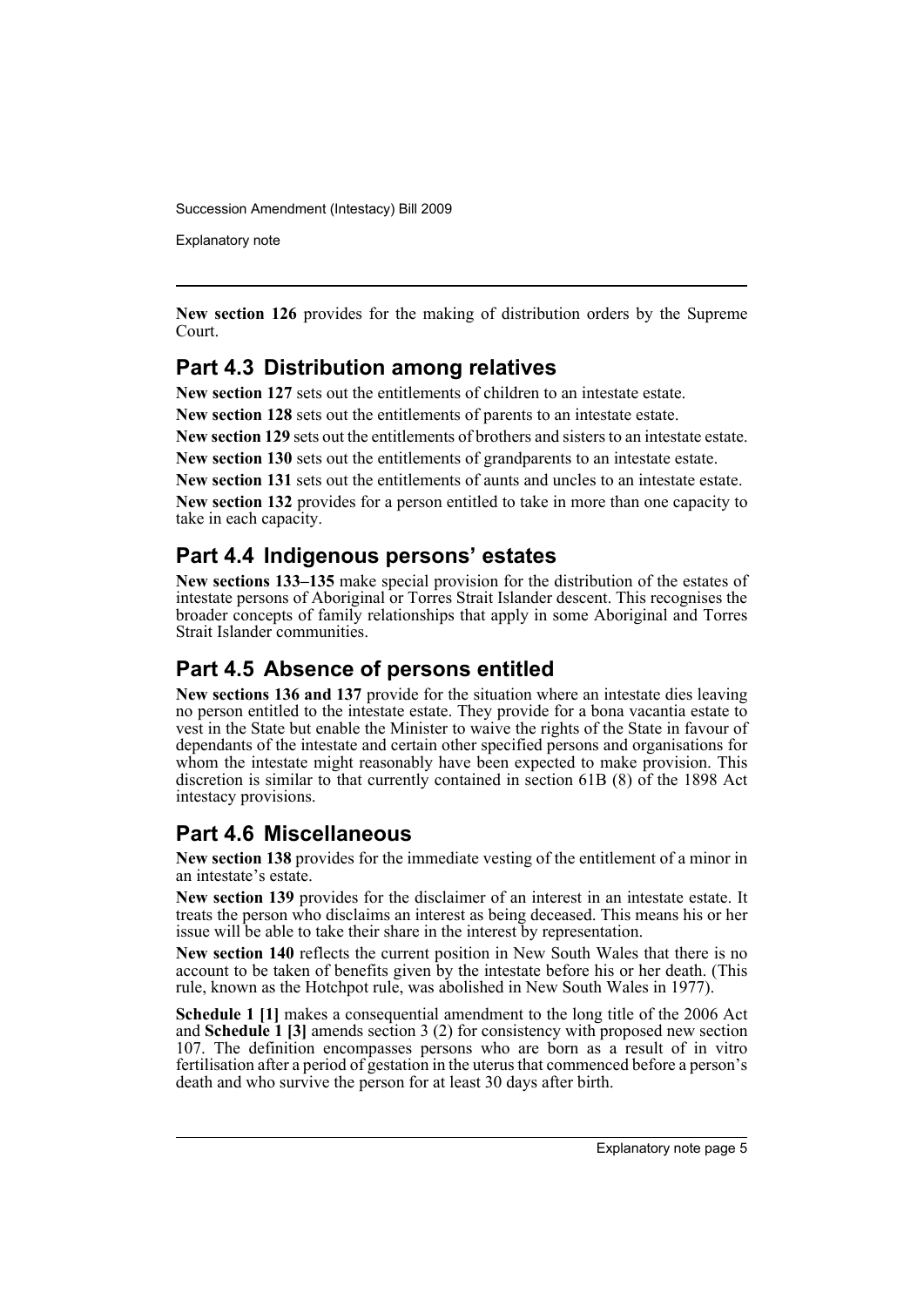Explanatory note

**Schedule 1 [5]** amends the power to make rules of court in the 2006 Act.

**Schedule 1 [6] and [10]** amend Schedule 1 to the 2006 Act to enable the making of savings and transitional regulations and to insert a savings provisions consequent on the repeal of the 1898 Act intestacy provisions.

**Schedule 1 [7], [8] and [9]** amend Schedule 1 to the 2006 Act to clarify the effect of savings provisions in the light of the repeal of Schedule 2.

# **Schedule 2 Amendment of other Acts**

**Schedule 2** makes consequential amendments to various Acts and the amendments described below.

**Schedule 2.5** contains the repeals of the 1898 Act intestacy provisions described in the Overview. **Schedule 2.5 [9]** amends section 84A of the *Probate and Administration Act 1898* to make the rates of interest payable on legacies and annuities prescribed by that section consistent with the rates contained in proposed new section 106 (5) of the 2006 Act.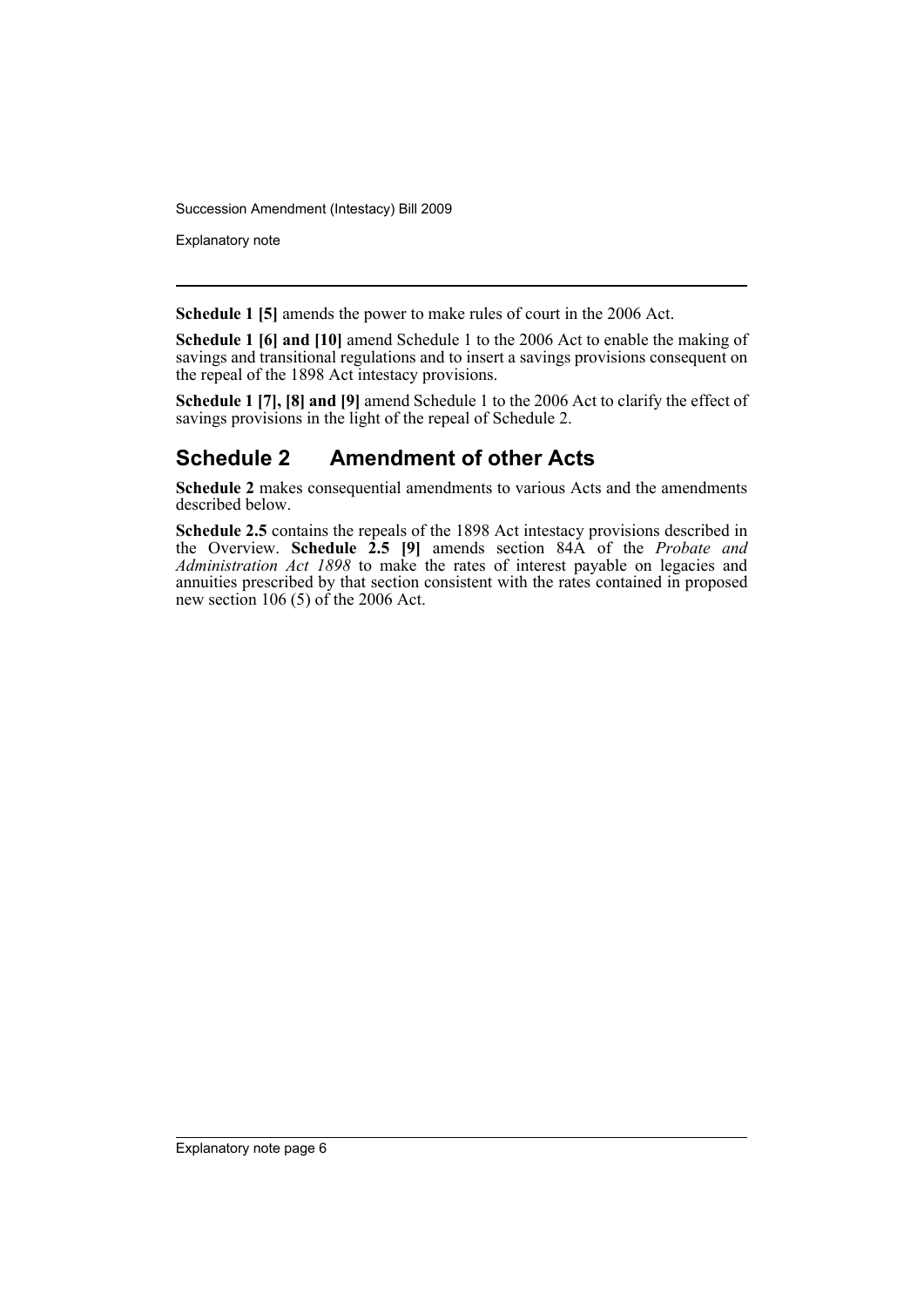First print



New South Wales

# **Succession Amendment (Intestacy) Bill 2009**

# **Contents**

|   |                                                   | Page |
|---|---------------------------------------------------|------|
| 1 | Name of Act                                       |      |
|   | Commencement                                      |      |
| 3 | Repeal of Inheritance Act of 1901 No 19           |      |
|   | Schedule 1 Amendment of Succession Act 2006 No 80 |      |
|   | Schedule 2 Amendment of other Acts                | つつ   |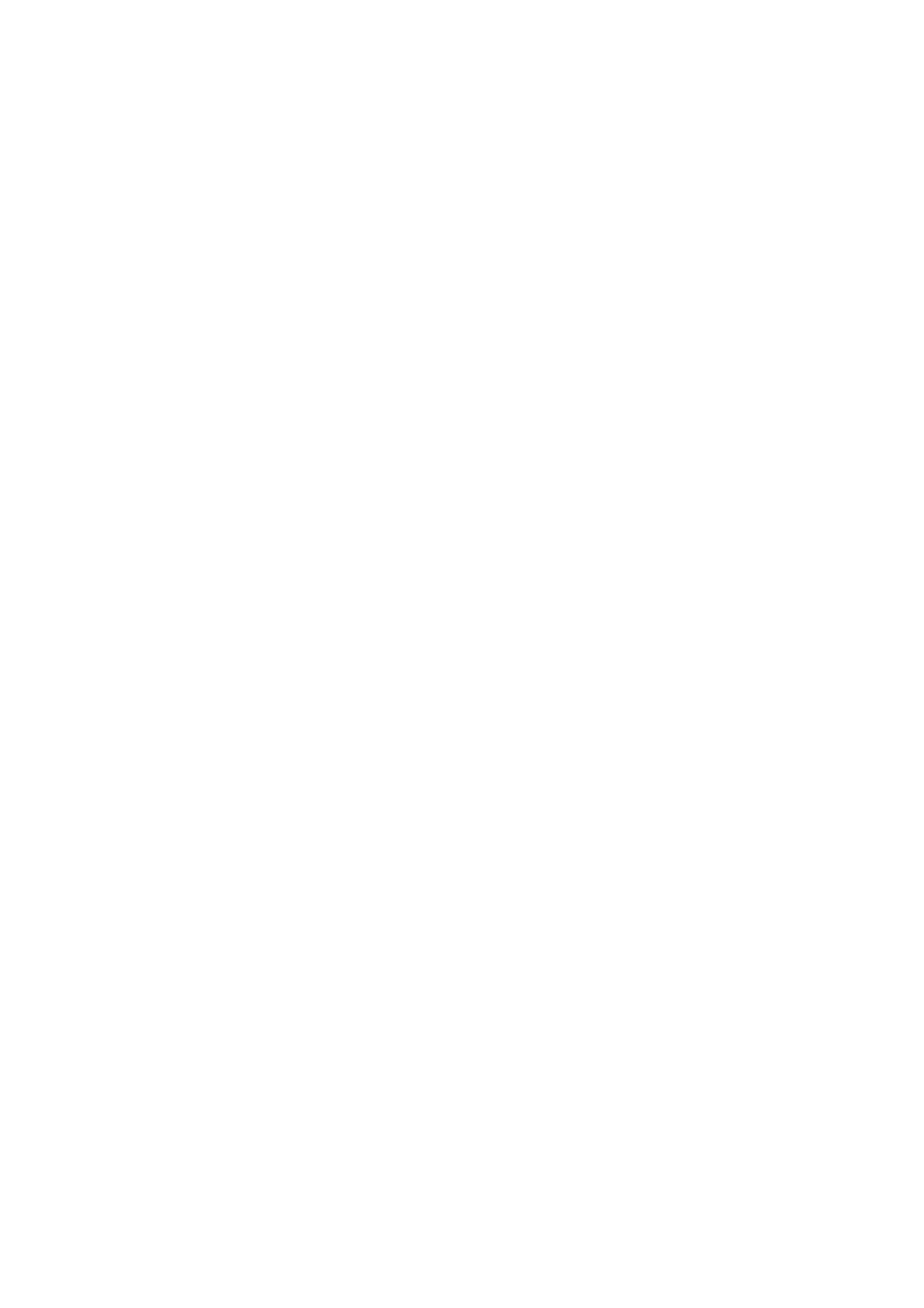

New South Wales

# **Succession Amendment (Intestacy) Bill 2009**

No , 2009

## **A Bill for**

An Act to amend the *Succession Act 2006* and the *Probate and Administration Act 1898* to revise and re-state the rules for distribution on intestacy; and for other purposes.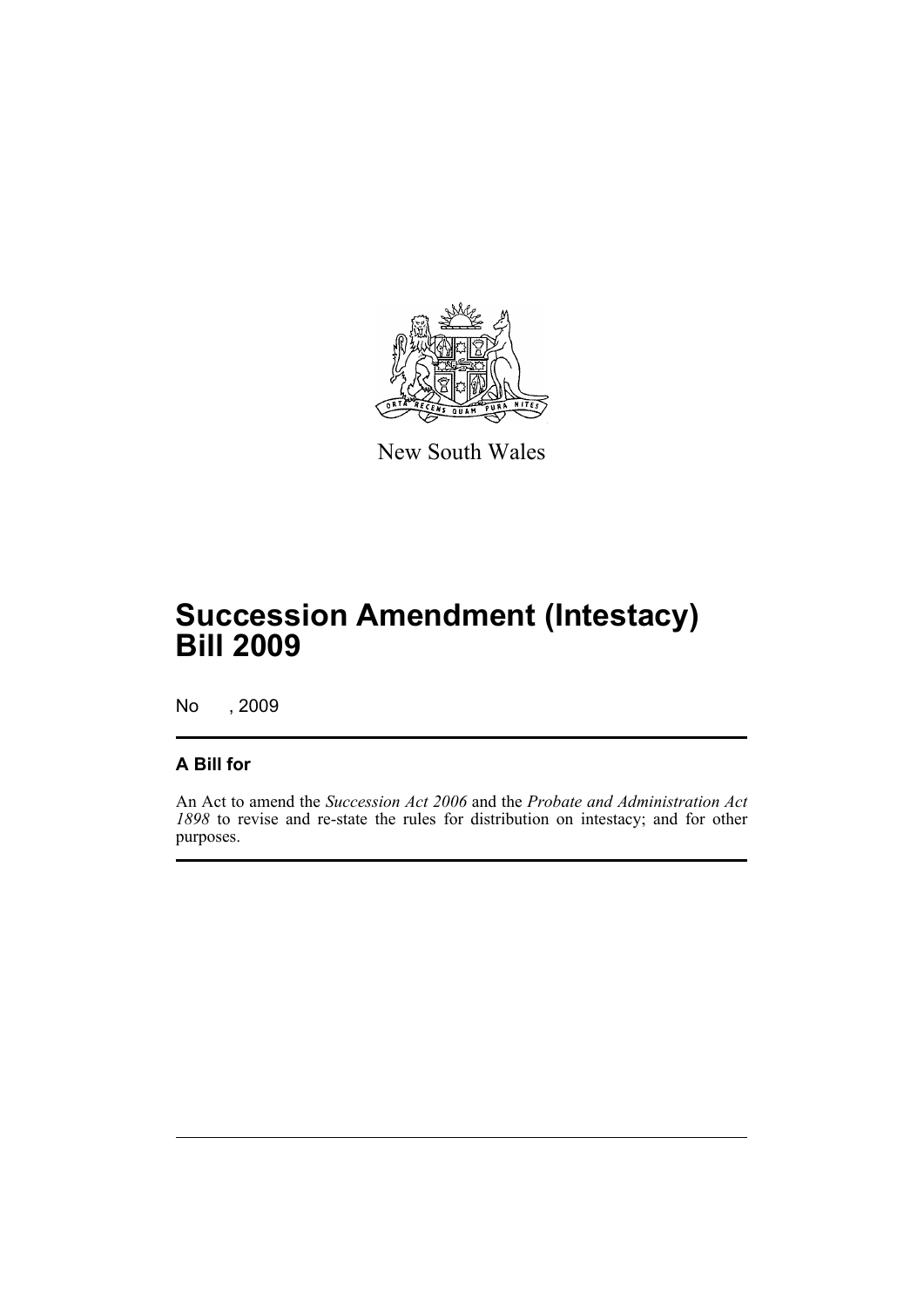<span id="page-9-2"></span><span id="page-9-1"></span><span id="page-9-0"></span>

|   | The Legislature of New South Wales enacts:<br>1                      |                         |  |  |  |  |
|---|----------------------------------------------------------------------|-------------------------|--|--|--|--|
|   | Name of Act                                                          | $\mathcal{P}$           |  |  |  |  |
|   | This Act is the Succession Amendment (Intestacy) Act 2009.           | 3                       |  |  |  |  |
|   | <b>Commencement</b>                                                  | $\overline{\mathbf{4}}$ |  |  |  |  |
|   | This Act commences on a day or days to be appointed by proclamation. | 5                       |  |  |  |  |
| 3 | Repeal of Inheritance Act of 1901 No 19                              | 6                       |  |  |  |  |
|   | The <i>Inheritance Act of 1901</i> is repealed.                      | 7                       |  |  |  |  |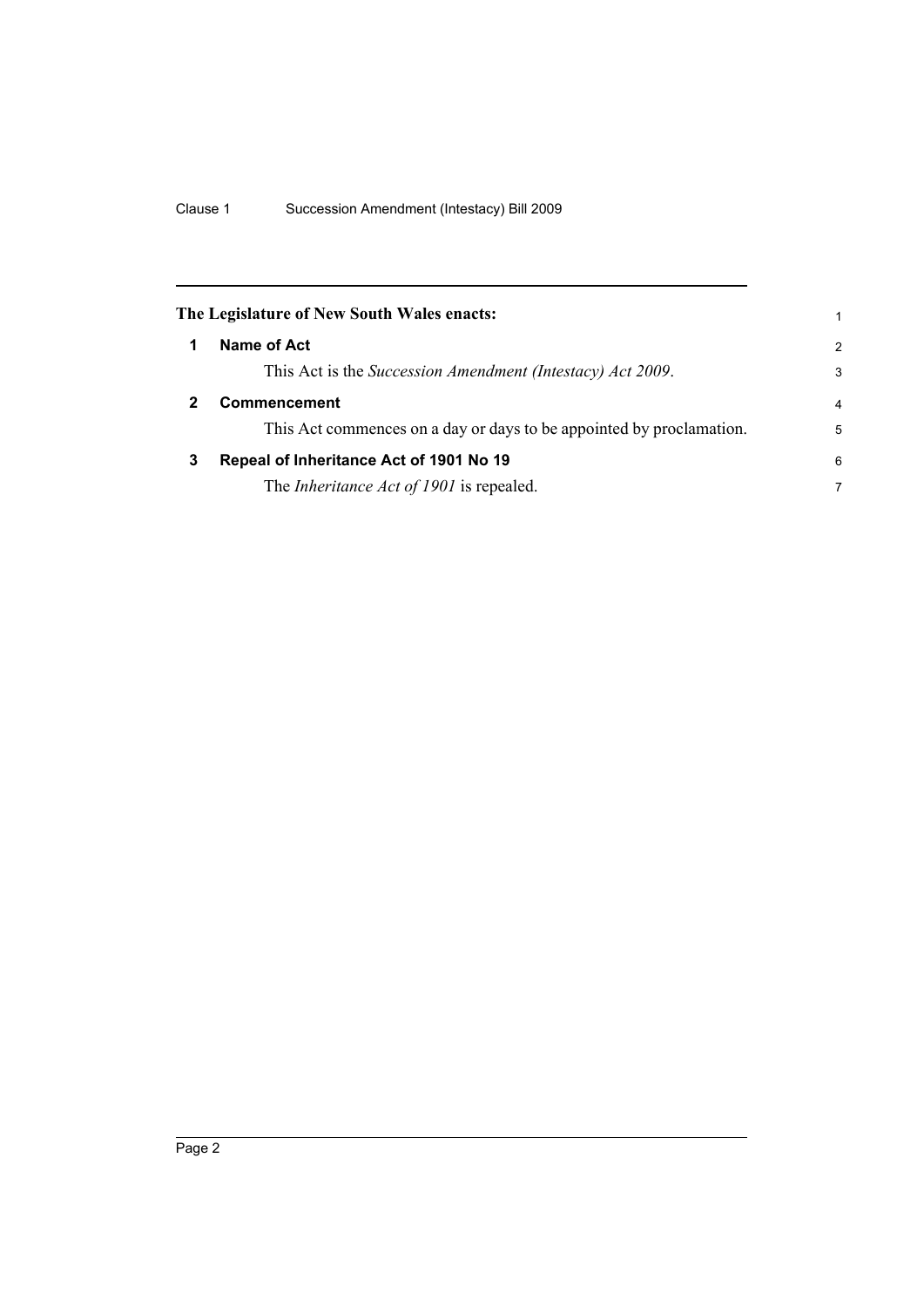<span id="page-10-0"></span>

|       | <b>Schedule 1</b><br><b>Amendment of Succession Act 2006</b><br><b>No 80</b>                                                                                                                             | 1<br>$\overline{c}$ |
|-------|----------------------------------------------------------------------------------------------------------------------------------------------------------------------------------------------------------|---------------------|
| [1]   | Long title                                                                                                                                                                                               | 3                   |
|       | Insert "to make provision for the distribution of intestate estates;" after<br>"deceased person;".                                                                                                       | 4<br>5              |
| [2]   | <b>Section 3 Definitions</b>                                                                                                                                                                             | 6                   |
|       | Insert in alphabetical order in section $3(1)$ :<br><i>intestate</i> is defined in section 102.                                                                                                          | 7<br>8              |
| $[3]$ | Section 3 (2)                                                                                                                                                                                            | 9                   |
|       | Omit "en ventre sa mere at the death of the person, provided such child or issue<br>is born alive and remains alive for a period of 30 days".                                                            | 10<br>11            |
|       | Insert instead "who is born after the person's death after a period of gestation<br>in the uterus that commenced before the person's death and survives the<br>person for at least 30 days after birth". | 12<br>13<br>14      |
| [4]   | <b>Chapter 4</b>                                                                                                                                                                                         | 15                  |
|       | Insert after section 100 and renumber existing Chapter 4 as Chapter 5 and<br>sections $101-106$ as appropriate:                                                                                          | 16<br>17            |
|       | <b>Chapter 4 Intestacy</b>                                                                                                                                                                               | 18                  |
|       | <b>Part 4.1 Preliminary</b>                                                                                                                                                                              | 19                  |
|       | <b>Definitions</b><br>101                                                                                                                                                                                | 20                  |
|       | In this Chapter:                                                                                                                                                                                         | 21                  |
|       | <b>brother or sister—a person is the brother or sister of another if</b><br>they have one or both parents in common.                                                                                     | 22<br>23            |
|       | <i>deceased person—a deceased person</i> is one who did not survive<br>the intestate.                                                                                                                    | 24<br>25            |
|       | <i>domestic partnership</i> —see section 105.                                                                                                                                                            | 26                  |
|       | eligible relative means a relative of the intestate who is entitled                                                                                                                                      | 27                  |
|       |                                                                                                                                                                                                          |                     |
|       | to share in the distribution of the intestate estate under Part 4.3.                                                                                                                                     | 28<br>29            |
|       | entitlement to the whole of the intestate estate—see section 103.<br><i>Indigenous person</i> is a person who:                                                                                           | 30                  |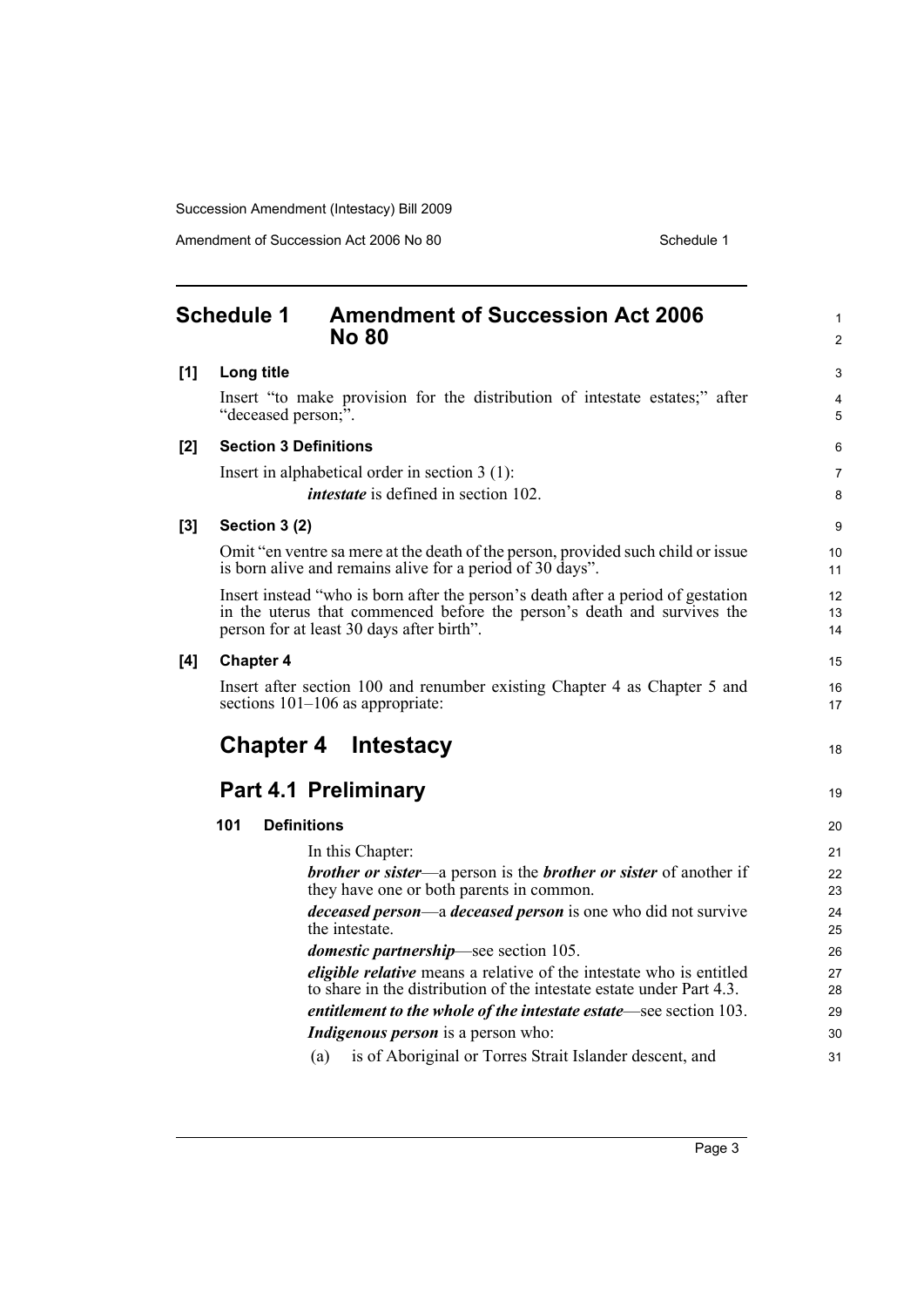|     | (b)              | identifies as an Aboriginal person or Torres Strait Islander,<br>and                                                                                                                              | 1<br>$\overline{c}$ |
|-----|------------------|---------------------------------------------------------------------------------------------------------------------------------------------------------------------------------------------------|---------------------|
|     | (c)              | is accepted as an Aboriginal person by an Aboriginal<br>community or as a Torres Strait Islander by a Torres Strait<br>Islander community.                                                        | 3<br>4<br>5         |
|     |                  | <i>intestate estate</i> means:                                                                                                                                                                    | 6                   |
|     | (a)              | in the case of an intestate who leaves a will-property that<br>is not effectively disposed of by will, and                                                                                        | 7<br>8              |
|     | (b)              | in any other case—all the property left by the intestate.                                                                                                                                         | 9                   |
|     |                  | <b>leave—a</b> person <b>leaves</b> another if the person dies and is survived<br>by the other.                                                                                                   | 10<br>11            |
|     |                  | <i>personal effects</i> of an intestate means the intestate's tangible<br>personal property except the following:                                                                                 | 12<br>13            |
|     | (a)              | property used exclusively for business purposes,                                                                                                                                                  | 14                  |
|     | (b)              | banknotes or coins (unless forming a collection made in<br>pursuit of a hobby or for some other non-commercial<br>purpose),                                                                       | 15<br>16<br>17      |
|     | (c)              | property held as a pledge or other form of security,                                                                                                                                              | 18                  |
|     | (d)              | property (such as gold bullion or uncut diamonds):                                                                                                                                                | 19                  |
|     |                  | in which the intestate has invested as a hedge against<br>(i)<br>inflation or adverse currency movements, and                                                                                     | 20<br>21            |
|     |                  | which is not an object of household, or personal,<br>(i)<br>use, decoration or adornment,                                                                                                         | 22<br>23            |
|     | (e)              | an interest in land (whether freehold or leasehold).                                                                                                                                              | 24                  |
|     |                  | <i>predecease</i> —a person is taken to <i>predecease</i> the intestate if the<br>person does not survive the intestate.                                                                          | 25<br>26            |
|     |                  | <i>presumptive share</i> of an intestate estate of a deceased eligible<br>relative of the intestate means the entitlement the relative would<br>have had if he or she had survived the intestate. | 27<br>28<br>29      |
|     |                  | <i>registered valuer</i> has the same meaning as it has in the <i>Valuers</i><br>Act 2003.                                                                                                        | 30<br>31            |
|     |                  | spouse—see section 104.                                                                                                                                                                           | 32                  |
|     |                  | statutory legacy for a spouse—see section 106.                                                                                                                                                    | 33                  |
|     |                  | survive—see section 107.                                                                                                                                                                          | 34                  |
| 102 | <b>Intestate</b> |                                                                                                                                                                                                   | 35                  |
|     |                  | An intestate is a person who dies and either does not leave a will<br>or leaves a will but does not dispose effectively by will of all or<br>part of his or her property.                         | 36<br>37<br>38      |
|     |                  |                                                                                                                                                                                                   |                     |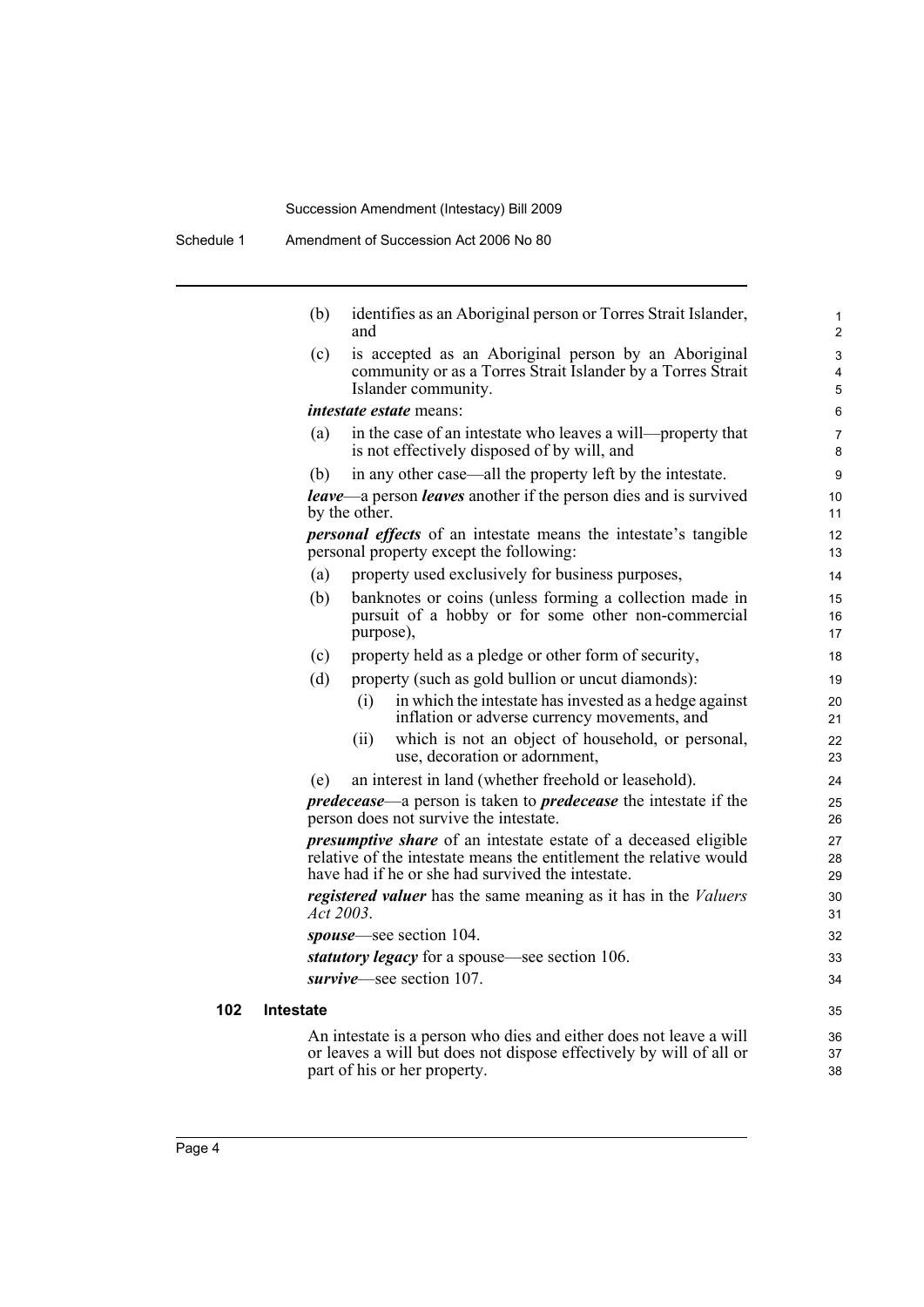| 103 |               | Entitlement to the whole of the intestate estate                                                                                                                                                                                                                                                                    | 1                                                                                         |
|-----|---------------|---------------------------------------------------------------------------------------------------------------------------------------------------------------------------------------------------------------------------------------------------------------------------------------------------------------------|-------------------------------------------------------------------------------------------|
|     |               | A reference in this Chapter to an entitlement to the whole of the<br>intestate estate is a reference to so much of the estate as remains<br>after payment of all such funeral and administration expenses,<br>debts and other liabilities as are properly payable out of the<br>estate.                             | $\overline{\mathbf{c}}$<br>$\ensuremath{\mathsf{3}}$<br>$\overline{\mathbf{4}}$<br>5<br>6 |
| 104 | <b>Spouse</b> |                                                                                                                                                                                                                                                                                                                     | $\overline{7}$                                                                            |
|     |               | A spouse of an intestate is a person:                                                                                                                                                                                                                                                                               | 8                                                                                         |
|     | (a)           | who was married to the intestate immediately before the<br>intestate's death, or                                                                                                                                                                                                                                    | 9<br>10                                                                                   |
|     | (b)           | who was a party to a domestic partnership with the<br>intestate immediately before the intestate's death.                                                                                                                                                                                                           | 11<br>12                                                                                  |
| 105 |               | <b>Domestic partnership</b>                                                                                                                                                                                                                                                                                         | 13                                                                                        |
|     |               | A domestic partnership is a relationship (other than marriage)<br>between the intestate and another person:                                                                                                                                                                                                         | 14<br>15                                                                                  |
|     | (a)           | that is a de facto relationship, and                                                                                                                                                                                                                                                                                | 16                                                                                        |
|     | (b)           | that:                                                                                                                                                                                                                                                                                                               | 17                                                                                        |
|     |               | (i)<br>has been in existence for a continuous period of at<br>least 2 years, or                                                                                                                                                                                                                                     | 18<br>19                                                                                  |
|     |               | has resulted in the birth of a child.<br>(i)                                                                                                                                                                                                                                                                        | 20                                                                                        |
| 106 |               | Spouse's statutory legacy                                                                                                                                                                                                                                                                                           | 21                                                                                        |
|     | (1)           | The statutory legacy for a spouse consists of:                                                                                                                                                                                                                                                                      | 22                                                                                        |
|     | (a)           | the CPI adjusted legacy, and                                                                                                                                                                                                                                                                                        | 23                                                                                        |
|     | (b)           | if the statutory legacy is not paid, or not paid in full, within<br>1 year after the intestate's death—interest at the relevant<br>rate on the amount outstanding from time to time<br>(excluding interest) from the first anniversary of the<br>intestate's death to the date of payment of the legacy in<br>full. | 24<br>25<br>26<br>27<br>28<br>29                                                          |
|     | (2)           | The <b>CPI</b> adjusted legacy is to be determined in accordance with<br>the following formula:                                                                                                                                                                                                                     | 30<br>31                                                                                  |
|     |               | $R = A \times \frac{C}{D}$                                                                                                                                                                                                                                                                                          |                                                                                           |
|     |               | where:                                                                                                                                                                                                                                                                                                              | 32                                                                                        |
|     |               | <b>R</b> represents the CPI adjusted legacy.                                                                                                                                                                                                                                                                        | 33                                                                                        |
|     |               | A is \$350,000.                                                                                                                                                                                                                                                                                                     | 34                                                                                        |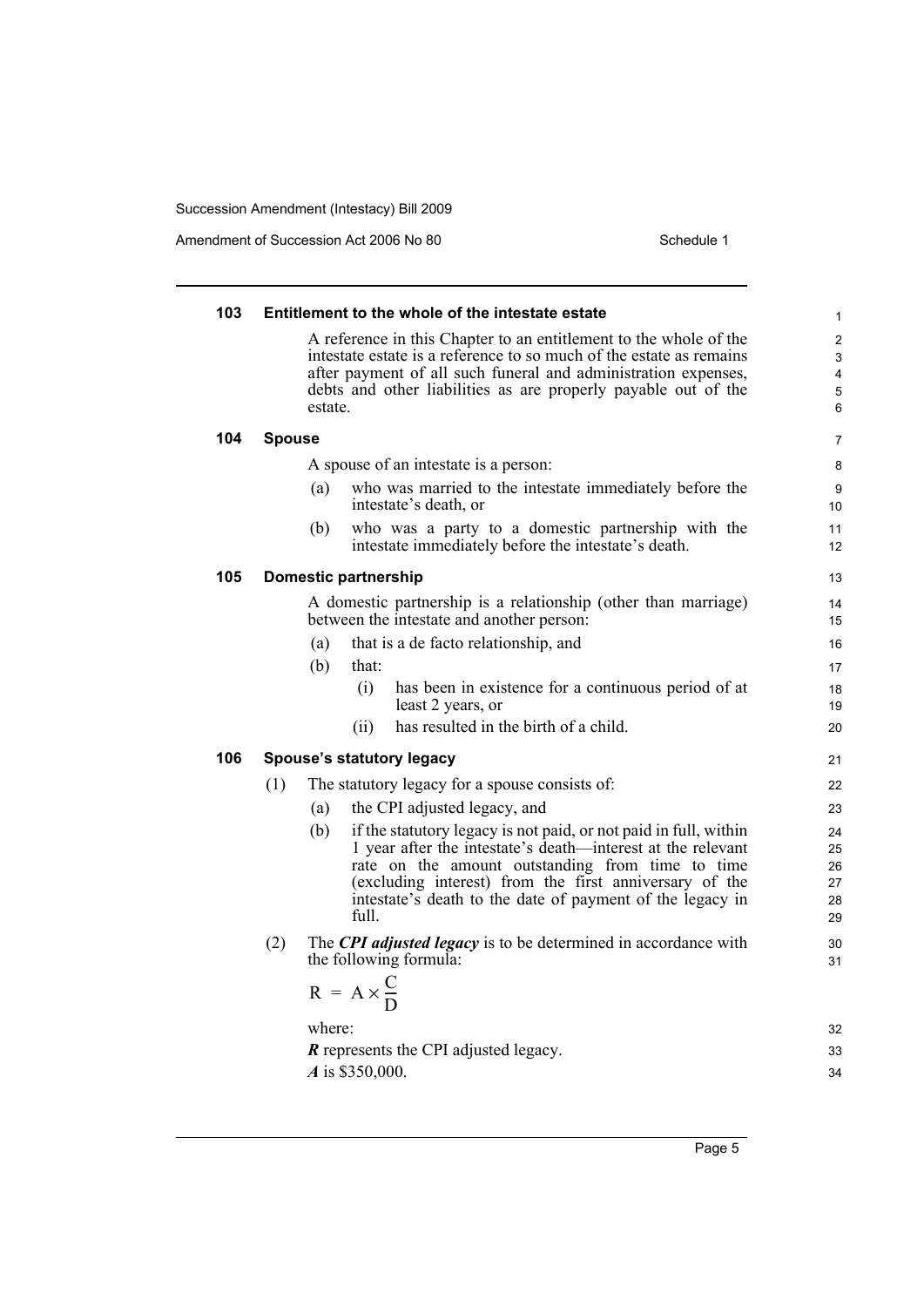*C* represents the Consumer Price Index number for the last quarter for which such a number was published before the date on which the intestate died.

*D* represents the Consumer Price Index number for the December 2005 quarter.

- (3) If, however, a spouse is entitled to a statutory legacy under this Act and under the law of another Australian jurisdiction or jurisdictions:
	- (a) the spouse's statutory legacy is an amount equivalent to the highest amount fixed by way of statutory legacy under any of the relevant laws (including this Act), but
	- (b) the following qualifications apply:
		- (i) amounts received by the spouse, by way of statutory legacy, under any of the other relevant laws are taken to have been paid towards satisfaction of the spouse's statutory legacy under this Act,
		- (ii) if any of the relevant laws contain no provision corresponding to subparagraph (i), no amount is payable by way of statutory legacy under this Act until the spouse's entitlement under that law is satisfied, or the spouse renounces the spouse's entitlement to payment, or further payment, by way of statutory legacy, under that law.
- (4) If the value of an intestate estate is insufficient to allow for the payment of a statutory legacy (or statutory legacies) in full, the statutory legacy abates to the necessary extent and, if 2 or more statutory legacies are payable, they abate ratably.
- (5) The *relevant rate* of interest is the rate that lies 2% above the cash rate last published by the Reserve Bank of Australia before 1 January in the calendar year in which interest begins to accrue.
- (6) If the Australian Statistician publishes a Consumer Price Index number in respect of a particular quarter in substitution for a Consumer Price Index number previously published in respect of that quarter:
	- (a) except as provided by paragraph (b)—the publication of the later Index number is to be disregarded, or
	- (b) if the Minister so directs—regard is to be had to the later and not to the earlier Index number.
- (7) If the reference base for the Consumer Price Index is changed, regard is to be had only to Index numbers published in terms of the new reference base or to Index numbers converted to the new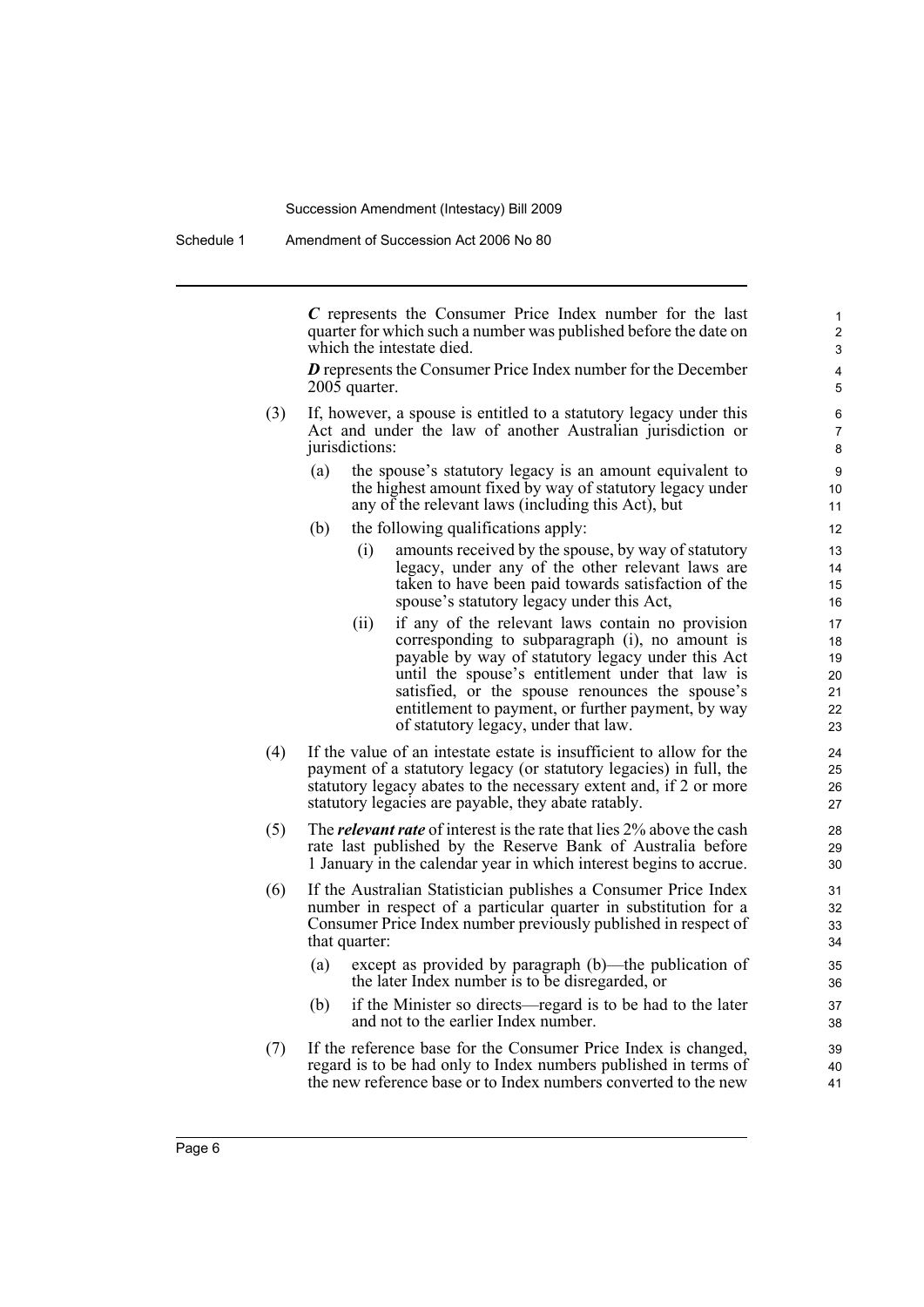reference base in accordance with an arithmetical conversion factor specified by the Australian Statistician. (8) An adjustment under subsection (3) is to be made to the nearest whole dollar. (9) In this section: *Consumer Price Index number*, for a quarter, means the All Groups Consumer Price index number, being the weighted average of the 8 capital cities, published by the Australian Statistician in respect of that quarter. **107 Survivorship** (1) A person will not be regarded as having survived an intestate unless: (a) the person is born before the intestate's death and survives the intestate by at least 30 days, or (b) the person is born after the intestate's death after a period of gestation in the uterus that commenced before the intestate's death and survives the intestate for at least 30 days after birth. (2) The rules stated in subsection (1) are not to be applied if, as a result of their application, the intestate estate would pass to the State. **108 General limitation of non-spousal entitlements** (1) A person is not entitled to participate in the distribution of an intestate estate unless the person survives the intestate. (2) A reference in this Act to a child, issue, relative, or issue of a relative, of an intestate is limited to a person of the relevant description whose entitlement to share in the distribution of the intestate estate is not excluded under subsection (1). **109 Adoption** An adopted child is to be regarded, for the purposes of distribution on an intestacy, as a child of the adoptive parent or parents and: (a) the child's family relationships are to be determined accordingly, and 1 2 3 4 5 6 7 8 9 10 11 12 13 14 15 16 17 18 19 20 21 22 23 24 25 26 27 28 29 30 31 32 33 34 35

(b) family relationships that exist as a matter of biological fact, and are not consistent with the relationship created by adoption, are to be ignored.

Page 7

36 37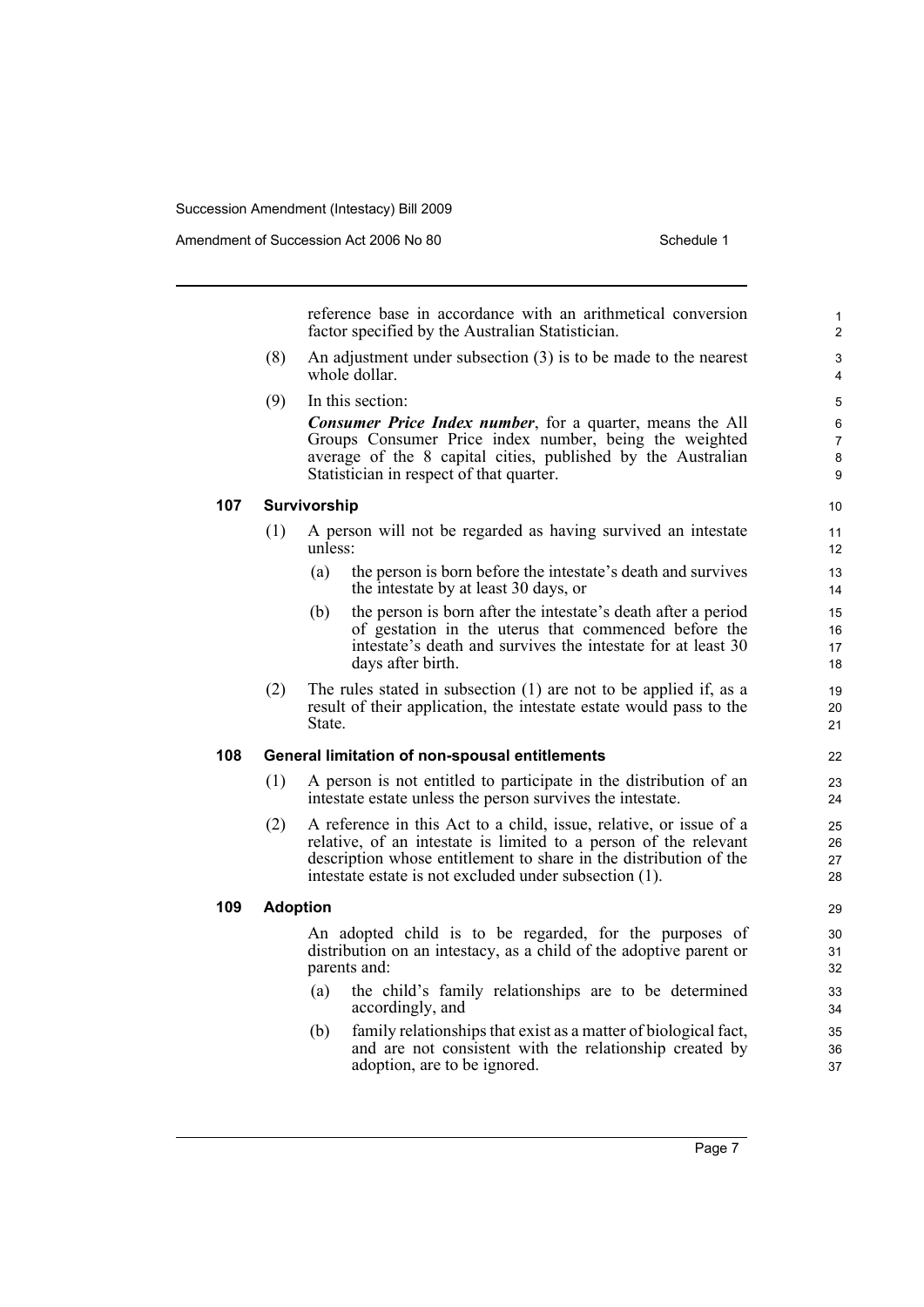Schedule 1 Amendment of Succession Act 2006 No 80

|     |                   | <b>Part 4.2 Spouse's entitlements</b>                                                                                                            |  |
|-----|-------------------|--------------------------------------------------------------------------------------------------------------------------------------------------|--|
|     |                   | Note. In the case of an Indigenous person's estate, this Part is subject to exclusion or<br>modification by a distribution order under Part 4.4. |  |
|     | <b>Division 1</b> | <b>Entitlement of surviving spouse</b>                                                                                                           |  |
| 110 |                   | <b>Application of this Division</b>                                                                                                              |  |
|     |                   | This Division applies where the intestate leaves a spouse (but not<br>more than one spouse).                                                     |  |
| 111 |                   | Spouse's entitlement where no issue                                                                                                              |  |
|     |                   | If an intestate leaves a spouse but no issue, the spouse is entitled<br>to the whole of the intestate estate.                                    |  |
| 112 |                   | Spouse's entitlement where issue are also issue of the spouse                                                                                    |  |
|     |                   | If an intestate leaves a spouse and issue and the issue are all also                                                                             |  |
|     |                   | issue of the spouse, the spouse is entitled to the whole of the<br>intestate estate.                                                             |  |
| 113 |                   | Spouse's entitlement where any issue are not issue of the spouse                                                                                 |  |
|     |                   | If an intestate leaves a spouse and any issue who are not issue of<br>the spouse, the spouse is entitled to:                                     |  |
|     |                   | the intestate's personal effects, and<br>(a)                                                                                                     |  |
|     |                   | (b)<br>a statutory legacy, and                                                                                                                   |  |
|     |                   | one-half of the remainder (if any) of the intestate estate.<br>(c)                                                                               |  |
|     | <b>Division 2</b> | Spouse's preferential right to acquire<br>property from the estate                                                                               |  |
| 114 |                   | <b>Application of this Division</b>                                                                                                              |  |
|     |                   | This Division applies where the intestate leaves a spouse (but not<br>more than one spouse).                                                     |  |
| 115 |                   | Spouse's right of election                                                                                                                       |  |
|     | (1)               | A spouse is entitled to elect to acquire property from an intestate<br>estate.                                                                   |  |
|     | (2)               | A spouse's election to acquire property from an intestate estate<br>requires the Court's authorisation if:                                       |  |
|     |                   | the property forms part of a larger aggregate, and<br>(a)                                                                                        |  |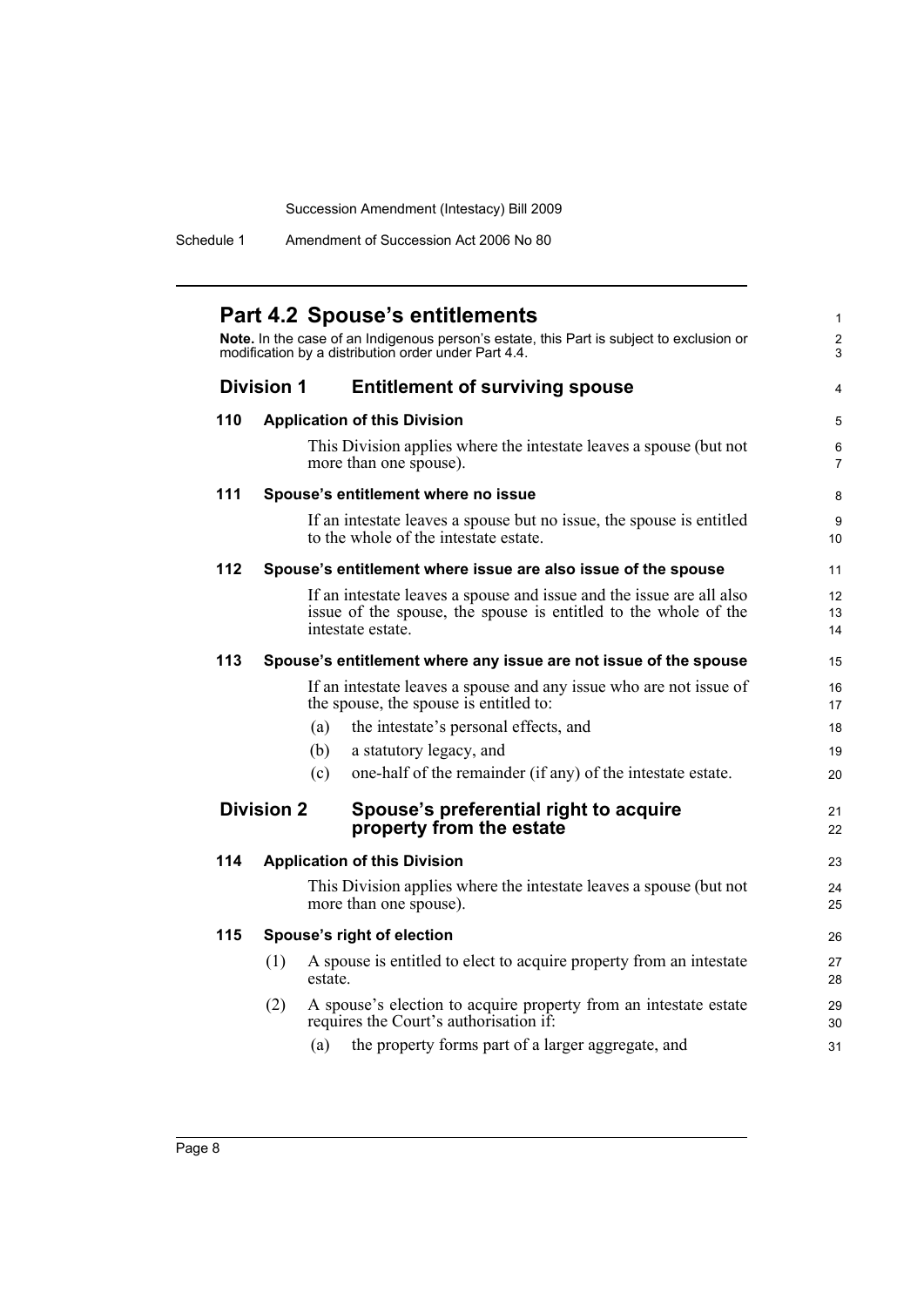Amendment of Succession Act 2006 No 80 Schedule 1

(b) the acquisition could substantially diminish the value of the remainder of the property or make the administration of the estate substantially more difficult.

**Note.** For example:

- (a) The acquisition of a single item from a group of items might substantially diminish the value of the remainder of the group or make it substantially more difficult to dispose of the remainder of the group.
- (b) The acquisition of the farmhouse from a farming property might substantially diminish the value of the remainder of the farming property or make it substantially more difficult to dispose of it.
- (3) The Court may grant an authorisation under subsection (2) and may impose such conditions as it considers just and equitable to address the matters referred to in that subsection, including a condition that the spouse pay compensation to the estate in addition to consideration to be given for the property under this Division and a condition as to costs.
- (4) The Court must refuse authorisation if it considers that the matters referred to in subsection (2) cannot be adequately addressed by granting an authorisation subject to such conditions.
- (5) A spouse is not entitled to elect to acquire property from an intestate estate if the transfer or conveyance by the personal representative to the spouse of the interest of the intestate in the property would require compliance with the mandatory provisions unless those provisions would be complied with and the costs of complying with the provisions are paid by the spouse.
- (6) A spouse who is a personal representative of the intestate is not prevented from making an election to acquire property from the intestate estate by the fact that the spouse is a trustee of the intestate estate.
- (7) Nothing in this section confers on a spouse any right against a person who in good faith purchased for value from the personal representative of the intestate any property of the intestate.
- (8) In this section:

*mandatory provisions* means the following:

(a) the *Environmental Planning and Assessment Act 1979*, the *Conveyancing Act 1919* and any other Act with respect to the manner of dividing land into parts, and with respect to any requirement incidental to the manner of dividing land into parts,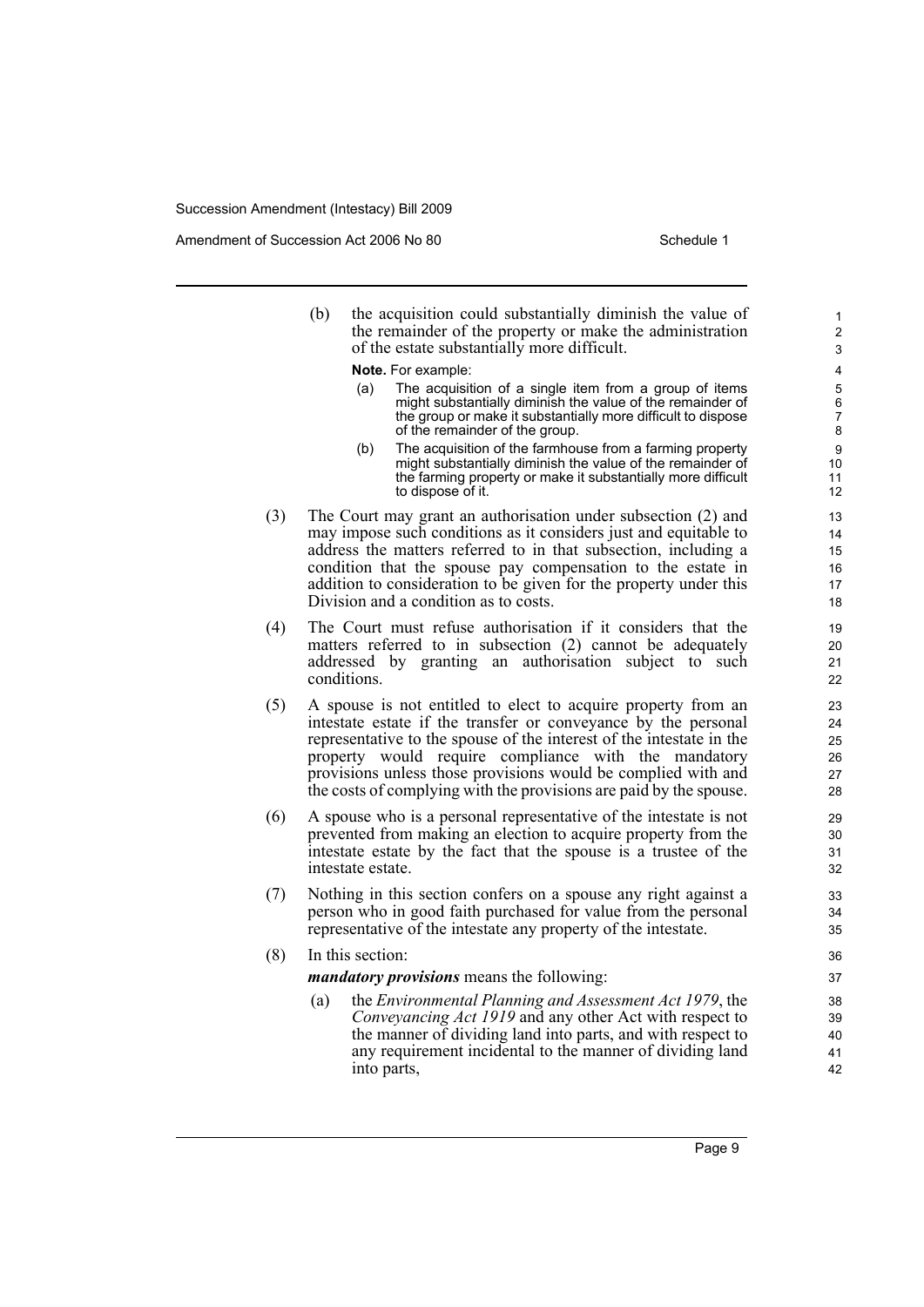|     |     | (b) | the Strata Schemes (Freehold Development) Act 1973 with<br>respect to the manner of subdividing land within the<br>meaning of section $7(1)$ of that Act or of any lot within the<br>meaning of section $5(1)$ of that Act, and with respect to<br>any requirement incidental to the manner of subdividing<br>any such land or lot,   | $\mathbf{1}$<br>$\overline{\mathbf{c}}$<br>3<br>4<br>$\mathbf 5$<br>6 |
|-----|-----|-----|---------------------------------------------------------------------------------------------------------------------------------------------------------------------------------------------------------------------------------------------------------------------------------------------------------------------------------------|-----------------------------------------------------------------------|
|     |     | (c) | the Strata Schemes (Leasehold Development) Act 1986,<br>with respect to the manner of subdividing land within the<br>meaning of section $6(1)$ of that Act or of any lot within the<br>meaning of section $4(1)$ of that Act, and with respect to<br>any requirement incidental to the manner of subdividing<br>any such land or lot. | $\overline{7}$<br>8<br>9<br>10<br>11<br>12                            |
| 116 |     |     | Notice to be given to spouse of right of election                                                                                                                                                                                                                                                                                     | 13                                                                    |
|     | (1) |     | An intestate's personal representative must, within one month of<br>the grant of administration of the intestate estate, give notice to<br>the intestate's spouse of the spouse's right of election stating:                                                                                                                          | 14<br>15<br>16                                                        |
|     |     | (a) | how the right is to be exercised, and                                                                                                                                                                                                                                                                                                 | 17                                                                    |
|     |     | (b) | the fact that the election may be subject to the Court's<br>authorisation and the circumstances in which such an<br>authorisation is required, and                                                                                                                                                                                    | 18<br>19<br>20                                                        |
|     |     | (c) | that the right must be exercised within 3 months (or a<br>longer period allowed by the Court) after the date of the<br>notice.                                                                                                                                                                                                        | 21<br>22<br>23                                                        |
|     | (2) |     | Notice is not required under this section if the spouse is the<br>personal representative, or one of the personal representatives, of<br>the intestate.                                                                                                                                                                               | 24<br>25<br>26                                                        |
| 117 |     |     | Time for making election                                                                                                                                                                                                                                                                                                              | 27                                                                    |
|     | (1) |     | The election must be made:                                                                                                                                                                                                                                                                                                            | 28                                                                    |
|     |     | (a) | if the spouse is entitled to notice of the right of election—<br>within 3 months after the date of the notice, or                                                                                                                                                                                                                     | 29<br>30                                                              |
|     |     | (b) | if the spouse is the intestate's personal representative (or<br>one of the personal representatives)—within 3 months<br>after the grant of administration of the intestate estate.                                                                                                                                                    | 31<br>32<br>33                                                        |
|     | (2) |     | The Court may, however, if it considers there is sufficient cause<br>for doing so, extend the time for making the election.<br>Note. The Court might, for example, extend the period for making an                                                                                                                                    | 34<br>35<br>36                                                        |

37 38 39

**Note.** The Court might, for example, extend the period for making an election if the Court's authorisation for making the election is required or if a question remains unresolved regarding the existence, or the nature, of a person's interest in the intestate estate.

**117**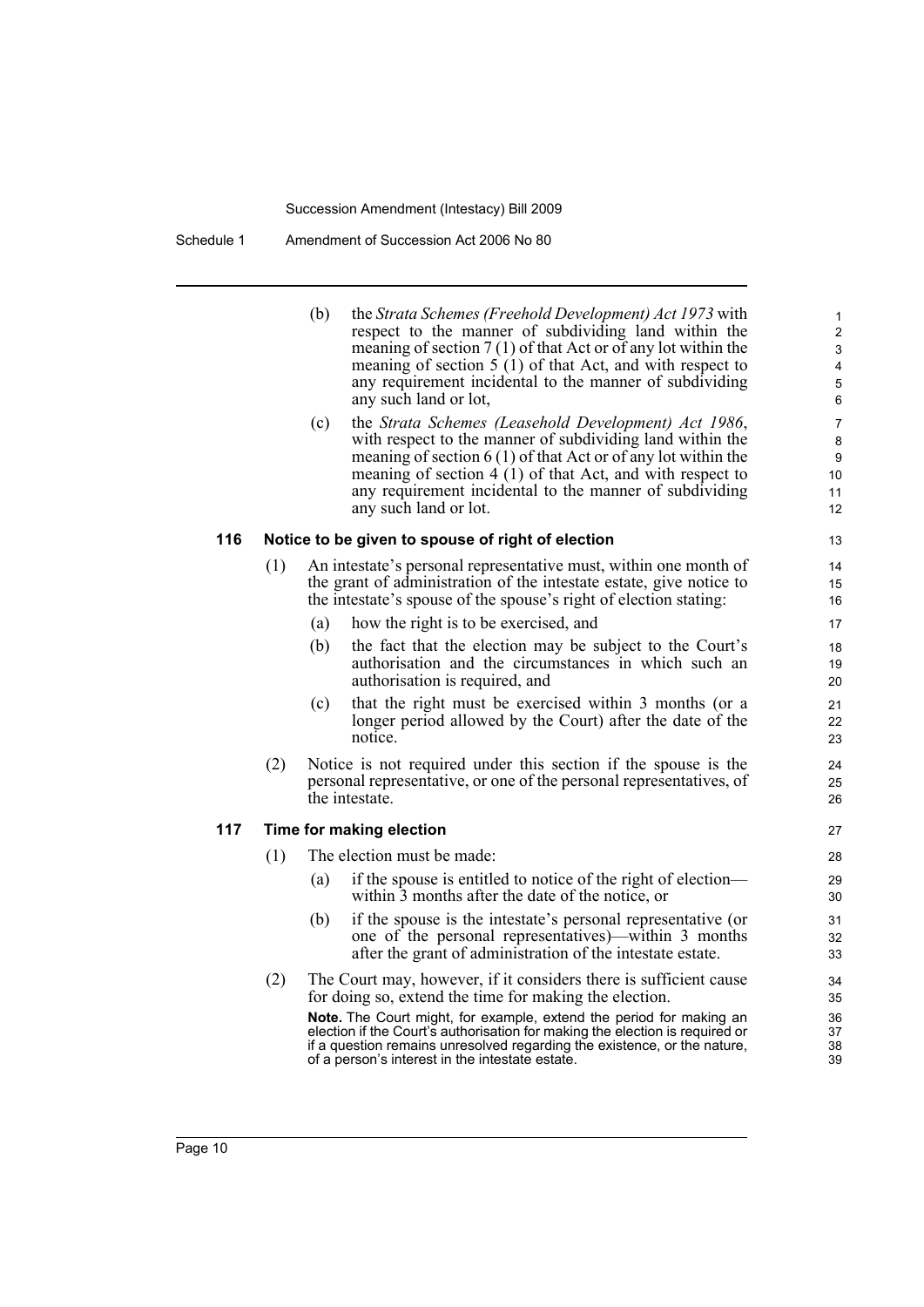|     | (3) | The Court may extend the time for making the election whether<br>or not the time for making the election has passed, but not after<br>the administration of the estate has been completed.                                                                                                                                                                                                                 | $\mathbf{1}$<br>$\overline{2}$<br>3 |
|-----|-----|------------------------------------------------------------------------------------------------------------------------------------------------------------------------------------------------------------------------------------------------------------------------------------------------------------------------------------------------------------------------------------------------------------|-------------------------------------|
| 118 |     | How election to be made                                                                                                                                                                                                                                                                                                                                                                                    | 4                                   |
|     | (1) | A spouse's election is made by written notice identifying, with<br>reasonable particularity, the property the spouse elects to acquire.                                                                                                                                                                                                                                                                    | 5<br>6                              |
|     | (2) | Except as provided by subsection $(3)$ , the notice of election must<br>be given:                                                                                                                                                                                                                                                                                                                          | 7<br>8                              |
|     |     | (a)<br>to each person, apart from the spouse, who is a personal<br>representative of the intestate, and                                                                                                                                                                                                                                                                                                    | 9<br>10                             |
|     |     | (b)<br>to each person, apart from the spouse, who is entitled to<br>share in the intestate estate.                                                                                                                                                                                                                                                                                                         | 11<br>12                            |
|     | (3) | The Court may direct that any of the persons referred to in<br>subsection (2) need not be given the notice of election if it<br>considers that giving the notice is unnecessary, unreasonable or<br>impracticable in the circumstances of the case.                                                                                                                                                        | 13<br>14<br>15<br>16                |
|     | (4) | A spouse who has not reached the age of majority may make an<br>election as validly and effectively as an adult.                                                                                                                                                                                                                                                                                           | 17<br>18                            |
|     | (5) | A spouse may revoke his or her election at any time before the<br>transfer of the property to the spouse.                                                                                                                                                                                                                                                                                                  | 19<br>20                            |
|     | (6) | A revocation is made by written notice of revocation given to the<br>same persons as the notice of election.                                                                                                                                                                                                                                                                                               | 21<br>22                            |
| 119 |     | <b>Basis of the election</b>                                                                                                                                                                                                                                                                                                                                                                               | 23                                  |
|     | (1) | The price for which a spouse may elect to acquire property from<br>the intestate estate (the <i>exercise price</i> ) is the market value of the<br>property as at the date of the intestate's death.                                                                                                                                                                                                       | 24<br>25<br>26                      |
|     | (2) | If, however, the spouse and the holder of a mortgage, charge or<br>encumbrance over property that the spouse has elected to acquire<br>agree to the assumption by the spouse of the liability secured by<br>the mortgage, charge or encumbrance the exercise price is to be<br>reduced by the amount of the liability (as at the date of transfer)<br>secured by the mortgage, charge or encumbrance, but: | 27<br>28<br>29<br>30<br>31<br>32    |
|     |     | (a)<br>the spouse takes the property subject to the mortgage,<br>charge or encumbrance, and                                                                                                                                                                                                                                                                                                                | 33<br>34                            |
|     |     | on the transfer of the property, the liability passes to the<br>(b)<br>spouse and the estate is exonerated from it.                                                                                                                                                                                                                                                                                        | 35<br>36                            |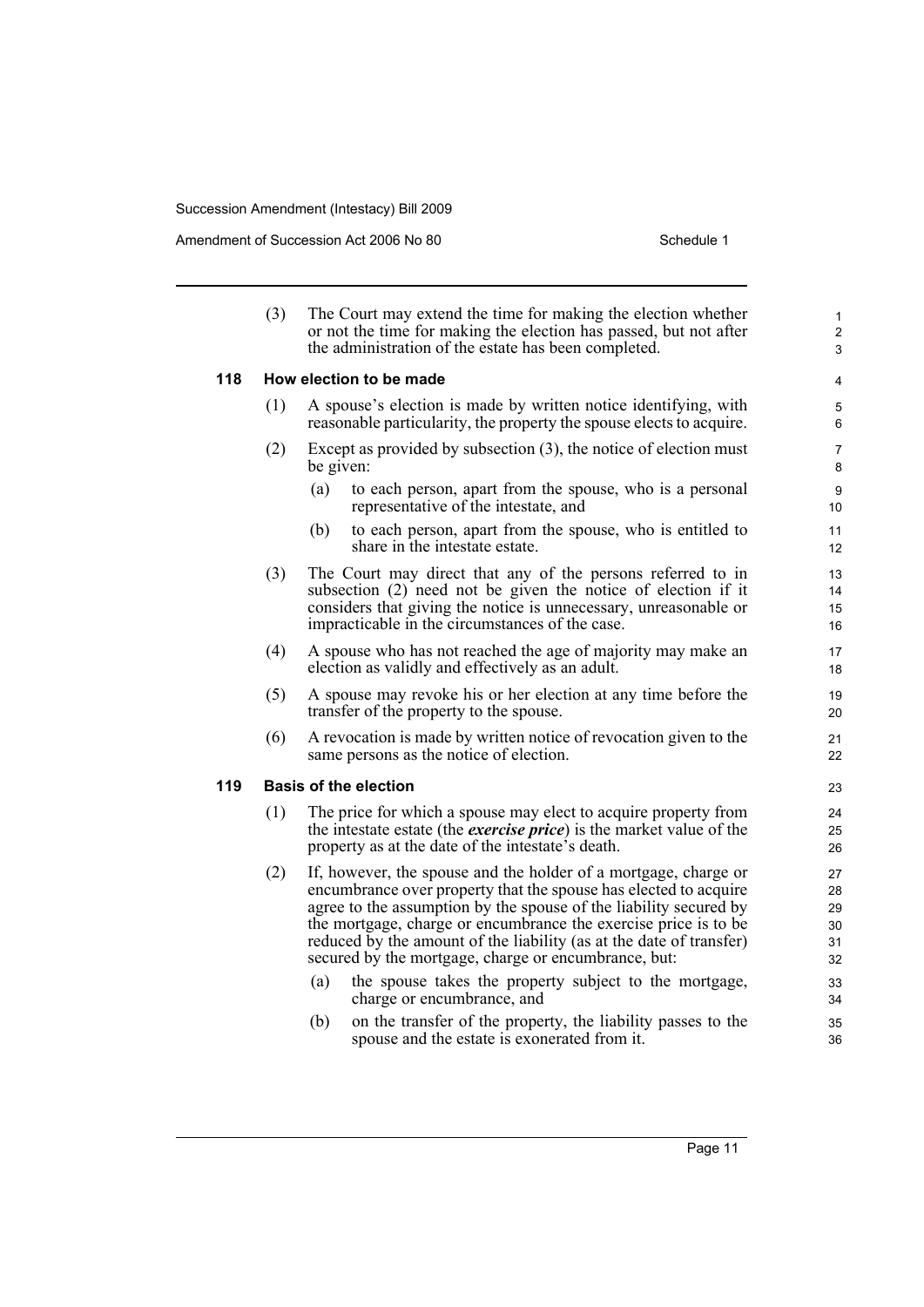|     | (3) | The personal representative of an intestate must obtain a<br>valuation from a registered valuer of property forming part of the<br>intestate estate if:                                                | $\mathbf{1}$<br>$\overline{2}$<br>3 |
|-----|-----|--------------------------------------------------------------------------------------------------------------------------------------------------------------------------------------------------------|-------------------------------------|
|     |     | (a)<br>a spouse elects to acquire the property, or                                                                                                                                                     | 4                                   |
|     |     | (b)<br>a spouse asks the personal representative to obtain a<br>valuation to enable the spouse to decide whether to elect to<br>acquire it.                                                            | 5<br>6<br>$\overline{7}$            |
|     | (4) | The personal representative must give a copy of the valuation to<br>the spouse and to the other beneficiaries entitled to share in the<br>intestate estate.                                            | 8<br>9<br>10                        |
|     | (5) | The requirement for a personal representative to obtain a<br>valuation under subsection $(3)$ may be waived with the consent of<br>all the beneficiaries entitled to share in the intestate estate.    | 11<br>12<br>13                      |
| 120 |     | <b>Exercise price-how satisfied</b>                                                                                                                                                                    | 14                                  |
|     |     | If a spouse elects to acquire property from the intestate estate, the<br>exercise price is to be satisfied:                                                                                            | 15<br>16                            |
|     |     | first from money to which the spouse is entitled from the<br>(a)<br>intestate estate, and                                                                                                              | 17<br>18                            |
|     |     | if that is insufficient, from money paid by the spouse to the<br>(b)<br>estate on or before the date of transfer.                                                                                      | 19<br>20                            |
| 121 |     | Restriction on disposal of property from intestate estate                                                                                                                                              | 21                                  |
|     | (1) | The personal representative of an intestate must not dispose of<br>property from the intestate estate (except to a spouse who has<br>elected to acquire it) unless:                                    | 22<br>23<br>24                      |
|     |     | the personal representative is the spouse entitled to make<br>(a)<br>the election, or                                                                                                                  | 25<br>26                            |
|     |     | the time for exercising the election has elapsed and no<br>(b)<br>election has been made, or                                                                                                           | 27<br>28                            |
|     |     | the election requires the Court's authorisation but:<br>(c)<br>the necessary authorisation has been refused, or<br>(1)<br>for authorisation has<br>(ii)<br>application<br>the<br>been<br>withdrawn, or | 29<br>30<br>31<br>32                |
|     |     | the spouse has notified the personal representative, in<br>(d)<br>writing, that he or she does not propose to exercise the<br>right to acquire property from the estate, or                            | 33<br>34<br>35                      |
|     |     | sale of the property is required to meet funeral and<br>(e)<br>administration expenses, debts and other liabilities of the<br>estate, or                                                               | 36<br>37<br>38                      |
|     |     |                                                                                                                                                                                                        |                                     |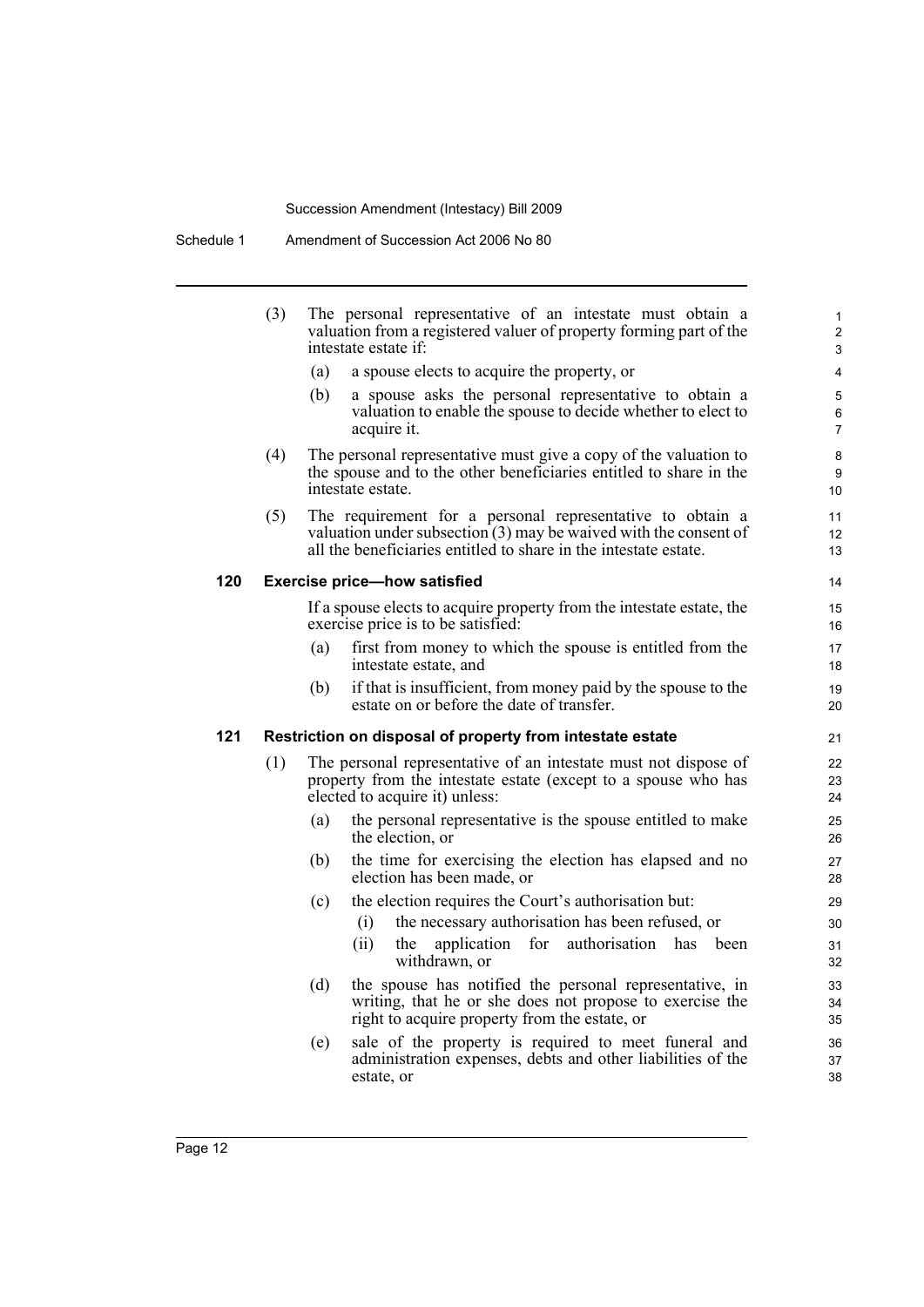|     |                   | (f)         | the property is perishable or likely to decrease rapidly in<br>value                                                                                                                                                                           | 1<br>$\overline{2}$      |
|-----|-------------------|-------------|------------------------------------------------------------------------------------------------------------------------------------------------------------------------------------------------------------------------------------------------|--------------------------|
|     | (2)               |             | A transaction entered into contrary to this section is not invalid.                                                                                                                                                                            | 3                        |
|     | <b>Division 3</b> |             | <b>Multiple spouses</b>                                                                                                                                                                                                                        | 4                        |
| 122 | no issue          |             | Spouses' entitlement where there are more than one spouse but                                                                                                                                                                                  | 5<br>6                   |
|     |                   |             | If an intestate leaves more than one spouse, but no issue, the<br>spouses are entitled to the whole of the intestate estate in shares<br>determined in accordance with this Division.                                                          | $\overline{7}$<br>8<br>9 |
| 123 |                   | the spouses | Spouses' entitlement where issue are also issue of one or more of                                                                                                                                                                              | 10 <sup>°</sup><br>11    |
|     |                   |             | If an intestate leaves more than one spouse and issue who are all<br>issue of one or more of the surviving spouses, the spouses are<br>entitled to the whole of the intestate estate in shares determined<br>in accordance with this Division. | 12<br>13<br>14<br>15     |
| 124 | spouse            |             | Spouses' entitlement where any issue are not issue of a surviving                                                                                                                                                                              | 16<br>17                 |
|     |                   |             | If an intestate leaves more than one spouse and any issue who are<br>not issue of a surviving spouse:                                                                                                                                          | 18<br>19                 |
|     |                   | (a)         | the spouses are entitled to share the intestate's personal<br>effects in accordance with this Division, and                                                                                                                                    | 20<br>21                 |
|     |                   | (b)         | each spouse is entitled to share the statutory legacy that<br>would be payable if the intestate had left only one<br>surviving spouse, and                                                                                                     | 22<br>23<br>24           |
|     |                   | (c)         | the spouses are entitled to share one-half of the remainder<br>(if any) of the intestate estate in accordance with this<br>Division.                                                                                                           | 25<br>26<br>27           |
| 125 |                   |             | <b>Sharing between spouses</b>                                                                                                                                                                                                                 | 28                       |
|     | (1)               |             | If property is to be shared between spouses under this Division,<br>the property is to be shared:                                                                                                                                              | 29<br>30                 |
|     |                   | (a)         | in accordance with a written agreement between the<br>spouses (a <i>distribution agreement</i> ), or                                                                                                                                           | 31<br>32                 |
|     |                   | (b)         | in accordance with an order of the Court (a <i>distribution</i><br><i>order</i> ), or                                                                                                                                                          | 33<br>34                 |
|     |                   | (c)         | if the conditions prescribed by subsection (2) are<br>satisfied—in equal shares.                                                                                                                                                               | 35<br>36                 |
|     |                   |             |                                                                                                                                                                                                                                                |                          |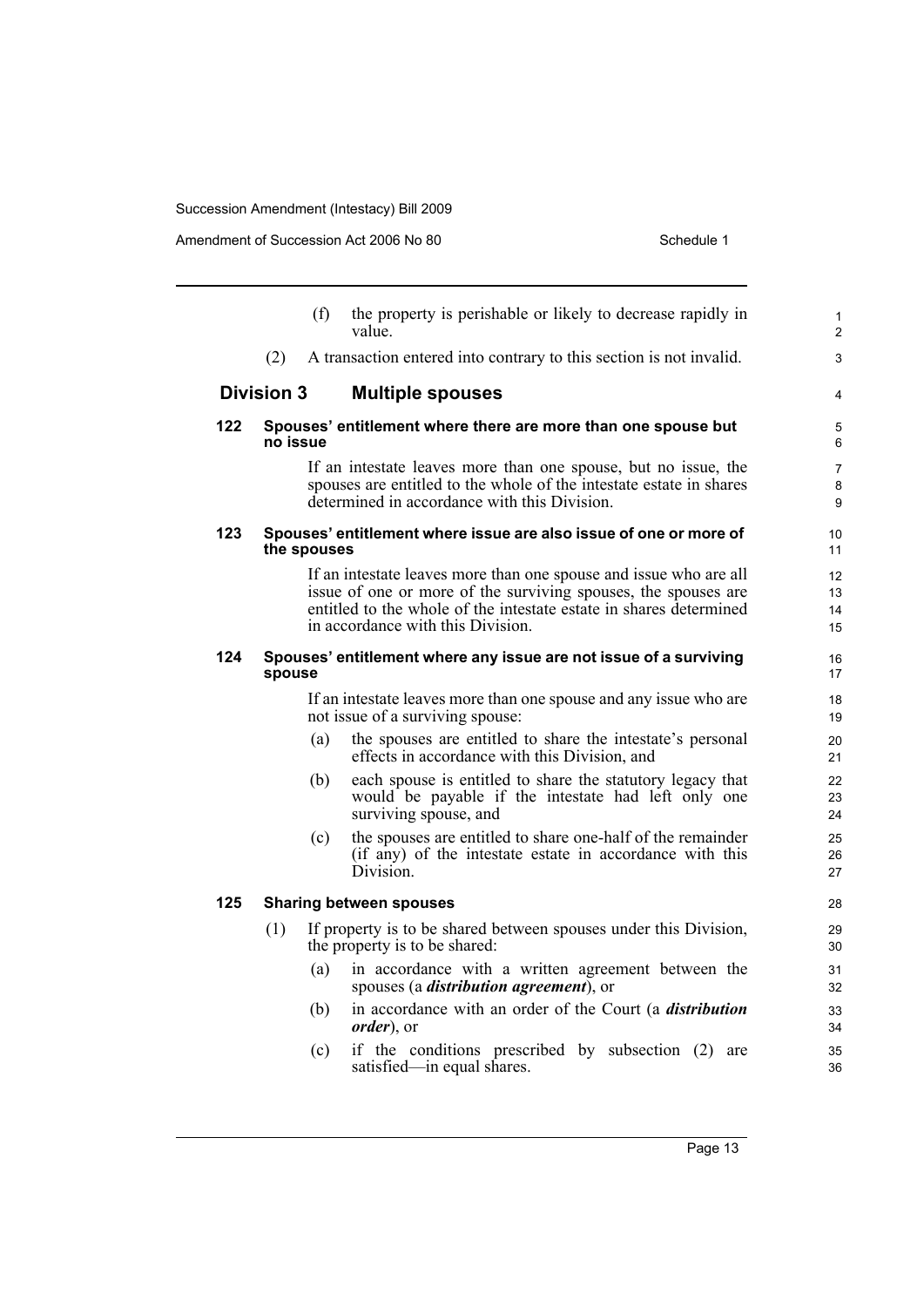Schedule 1 Amendment of Succession Act 2006 No 80

l,

|     | (2) |     |                            | The following conditions must be satisfied if the personal<br>representative is to make an equal division of property between<br>spouses under subsection $(1)$ $(c)$ :                                                               | 1<br>$\overline{c}$<br>3      |
|-----|-----|-----|----------------------------|---------------------------------------------------------------------------------------------------------------------------------------------------------------------------------------------------------------------------------------|-------------------------------|
|     |     | (a) |                            | the personal representative has given each spouse a notice<br>in writing stating that the personal representative may<br>distribute the property equally between the spouses unless,<br>within 3 months after the date of the notice: | 4<br>5<br>6<br>$\overline{7}$ |
|     |     |     | (i)                        | they enter into a distribution agreement and submit<br>the agreement to the personal representative, or                                                                                                                               | 8<br>9                        |
|     |     |     | (ii)                       | at least one of the spouses applies to the Court for a<br>distribution order,                                                                                                                                                         | 10<br>11                      |
|     |     | (b) |                            | at least 3 months have elapsed since the giving of the<br>notices and:                                                                                                                                                                | 12<br>13                      |
|     |     |     | (i)                        | the personal representative has not received a<br>distribution agreement or notice of an application<br>for a distribution order, or                                                                                                  | 14<br>15<br>16                |
|     |     |     | (ii)                       | an application for a distribution order has been made<br>but the application has been dismissed<br><sub>or</sub><br>discontinued.                                                                                                     | 17<br>18<br>19                |
|     | (3) |     |                            | If a spouse asks the personal representative to initiate the process<br>for making an equal division of property under subsection $(1)$ (c),<br>the personal representative must, as soon as practicable:                             | 20<br>21<br>22                |
|     |     | (a) |                            | give the notices required under subsection $(2)$ $(a)$ , or                                                                                                                                                                           | 23                            |
|     |     | (b) |                            | make an application to the Court for a distribution order.                                                                                                                                                                            | 24                            |
| 126 |     |     | <b>Distribution orders</b> |                                                                                                                                                                                                                                       | 25                            |
|     | (1) |     |                            | An intestate's spouse or personal representative may apply to the<br>Court for a distribution order.                                                                                                                                  | 26<br>27                      |
|     | (2) |     | the notice.                | If, however, the personal representative has given written notice<br>under section $125$ (3), the application cannot (unless the Court<br>otherwise allows) be made more than 3 months after the date of                              | 28<br>29<br>30<br>31          |
|     | (3) |     |                            | On an application under this section, the Court may order that the<br>property be distributed between the spouses in any way it<br>considers just and equitable.                                                                      | 32<br>33<br>34                |
|     | (4) |     |                            | If the Court considers it just and equitable to do so, it may allocate<br>the whole of the property to one of the spouses to the exclusion<br>of the other or others.                                                                 | 35<br>36<br>37                |
|     | (5) |     |                            | A distribution order may include conditions.                                                                                                                                                                                          | 38                            |
|     |     |     |                            |                                                                                                                                                                                                                                       |                               |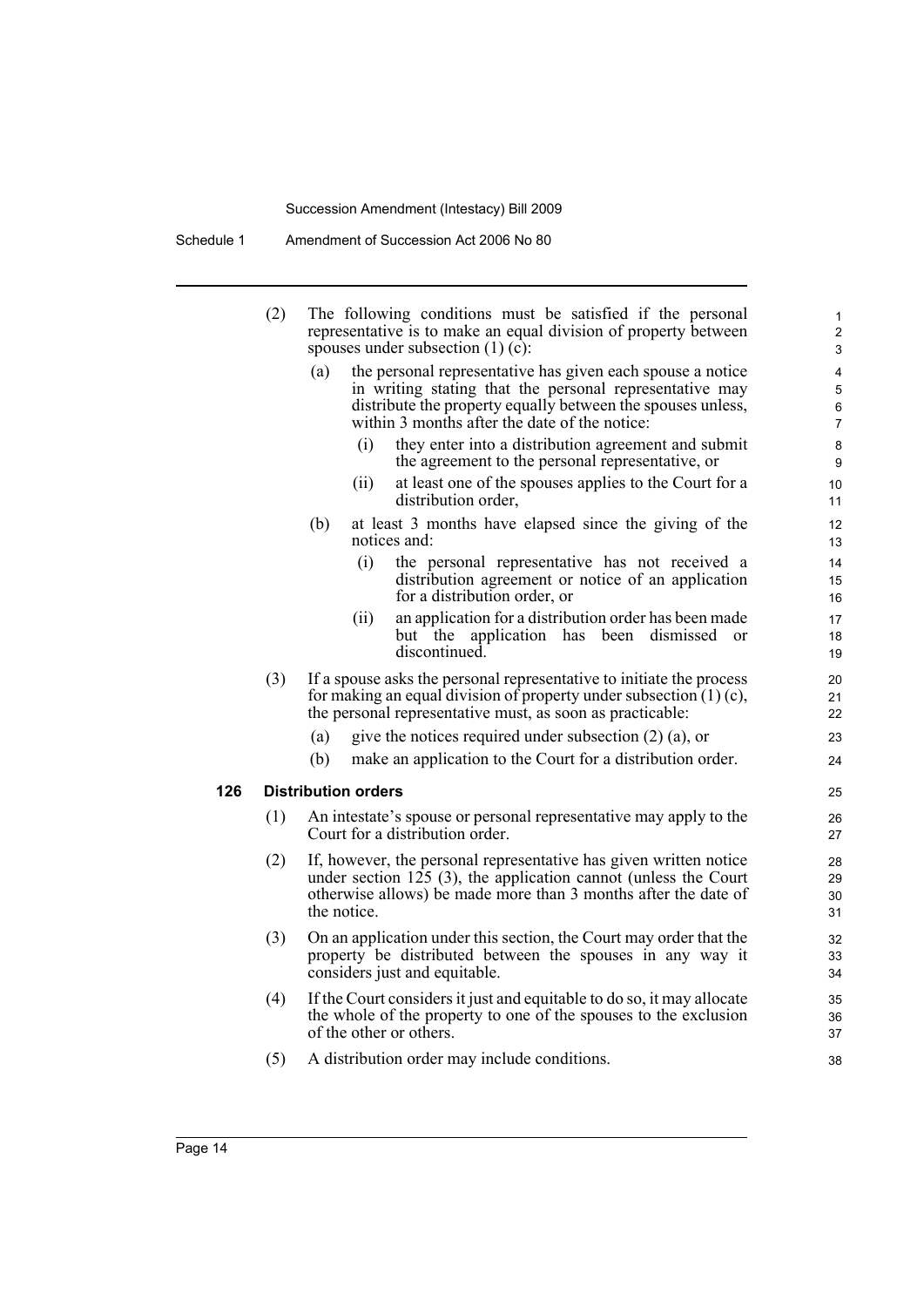|     |                                | Note. In the case of an Indigenous person's estate, this Part is subject to exclusion or<br>modification by a distribution order under Part 4.4.                                             | $\overline{c}$<br>$\mathfrak{S}$ |  |  |
|-----|--------------------------------|----------------------------------------------------------------------------------------------------------------------------------------------------------------------------------------------|----------------------------------|--|--|
| 127 | <b>Entitlement of children</b> |                                                                                                                                                                                              |                                  |  |  |
|     | (1)                            | If an intestate leaves no spouse but leaves issue, the intestate's<br>children are entitled to the whole of the intestate estate.                                                            | 5<br>6                           |  |  |
|     | (2)                            | If:                                                                                                                                                                                          | $\overline{7}$                   |  |  |
|     |                                | (a)<br>an intestate leaves:                                                                                                                                                                  | 8                                |  |  |
|     |                                | (i)<br>a spouse or spouses, and                                                                                                                                                              | $\boldsymbol{9}$                 |  |  |
|     |                                | (ii)<br>any issue who are not also issue of a surviving<br>spouse, and                                                                                                                       | 10<br>11                         |  |  |
|     |                                | a part of the estate remains after satisfying the spouse's<br>(b)<br>entitlement, or the spouses' entitlements,                                                                              | 12<br>13                         |  |  |
|     |                                | the intestate's children are entitled to the remaining part of the<br>intestate estate.                                                                                                      | 14<br>15                         |  |  |
|     | (3)                            | If no child predeceased the intestate leaving issue who survived<br>the intestate, then:                                                                                                     | 16<br>17                         |  |  |
|     |                                | if there is only one surviving child—the entitlement vests<br>(a)<br>in the child, or                                                                                                        | 18<br>19                         |  |  |
|     |                                | if there are 2 or more surviving children—the entitlement<br>(b)<br>vests in them in equal shares.                                                                                           | 20<br>21                         |  |  |
|     | (4)                            | If one or more of the intestate's children predeceased the intestate<br>leaving issue who survived the intestate:                                                                            | 22<br>23                         |  |  |
|     |                                | allowance must be made in the division of the entitlement<br>(a)<br>between children for the presumptive share of any such<br>deceased child, and                                            | 24<br>25<br>26                   |  |  |
|     |                                | the presumptive share of any such deceased child is to be<br>(b)<br>divided between that child's children and, if any of these<br>grandchildren (of the intestate) predeceased the intestate | 27<br>28<br>29                   |  |  |
|     |                                | leaving issue who survived the intestate, the deceased                                                                                                                                       | 30                               |  |  |
|     |                                | grandchild's presumptive share is to be divided between<br>the grandchild's children (again allowing for the                                                                                 | 31<br>32                         |  |  |
|     |                                | presumptive share of a great grandchild who predeceased                                                                                                                                      | 33                               |  |  |
|     |                                | the intestate leaving issue who survived the intestate), and                                                                                                                                 | 34                               |  |  |
|     |                                | so on until the entitlement is exhausted.                                                                                                                                                    | 35                               |  |  |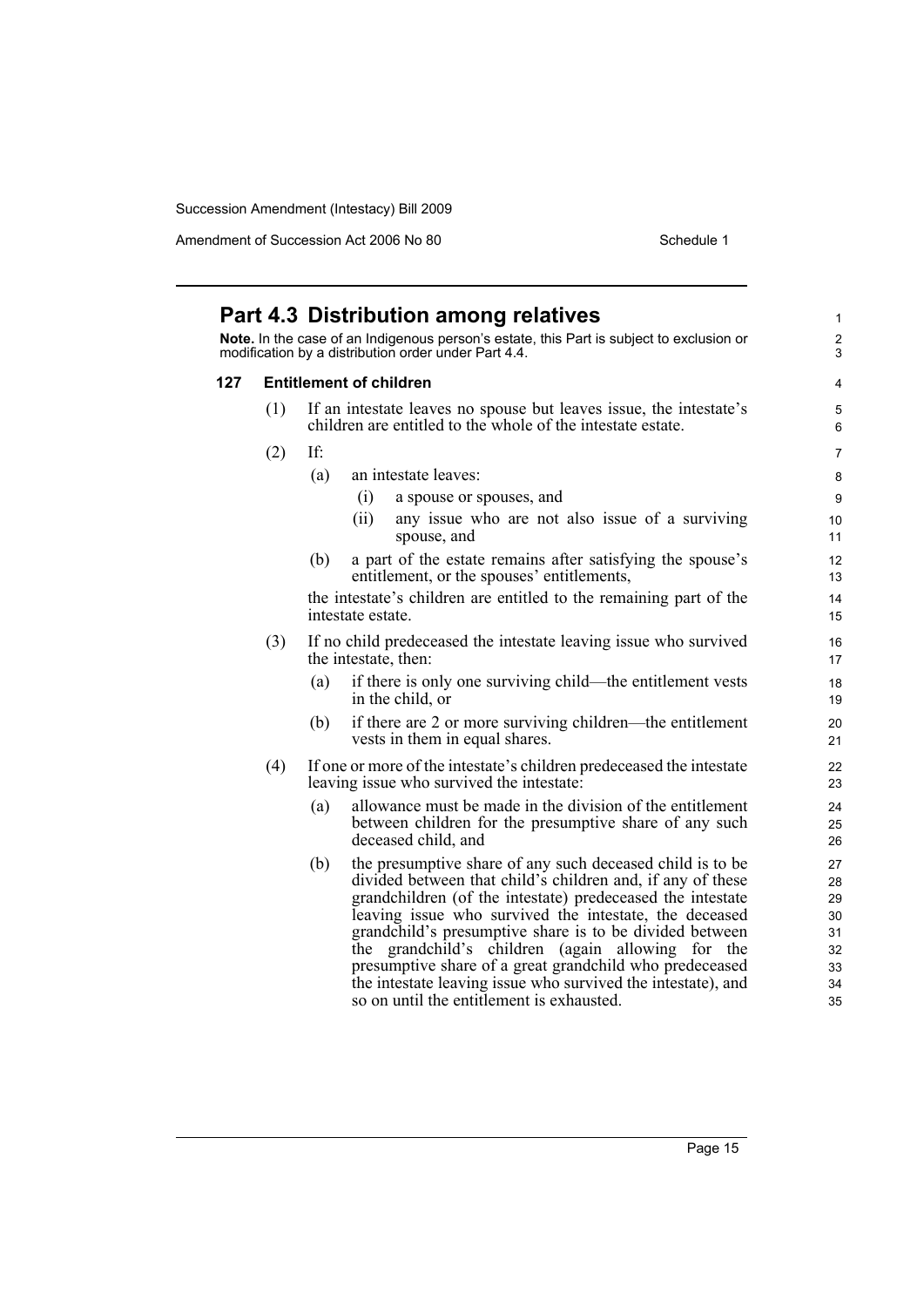Schedule 1 Amendment of Succession Act 2006 No 80

#### **128 Parents**

| 128 | <b>Parents</b> |                                                                                                                                                                                                                                                                                                                                                                                                                                                                                                                                 | 1                                                  |
|-----|----------------|---------------------------------------------------------------------------------------------------------------------------------------------------------------------------------------------------------------------------------------------------------------------------------------------------------------------------------------------------------------------------------------------------------------------------------------------------------------------------------------------------------------------------------|----------------------------------------------------|
|     | (1)            | The parents of an intestate are entitled to the whole of the<br>intestate estate if the intestate leaves:                                                                                                                                                                                                                                                                                                                                                                                                                       | $\overline{2}$<br>3                                |
|     |                | (a)<br>no spouse, and                                                                                                                                                                                                                                                                                                                                                                                                                                                                                                           | $\overline{4}$                                     |
|     |                | (b)<br>no issue.                                                                                                                                                                                                                                                                                                                                                                                                                                                                                                                | 5                                                  |
|     | (2)            | If there is only one surviving parent, the entitlement vests in the<br>parent and, if both survive, it vests in equal shares.                                                                                                                                                                                                                                                                                                                                                                                                   | 6<br>$\overline{7}$                                |
| 129 |                | <b>Brothers and sisters</b>                                                                                                                                                                                                                                                                                                                                                                                                                                                                                                     | 8                                                  |
|     | (1)            | The brothers and sisters of an intestate are entitled to the whole<br>of the intestate estate if the intestate leaves:                                                                                                                                                                                                                                                                                                                                                                                                          | 9<br>10 <sup>1</sup>                               |
|     |                | no spouse, and<br>(a)                                                                                                                                                                                                                                                                                                                                                                                                                                                                                                           | 11                                                 |
|     |                | (b)<br>no issue, and                                                                                                                                                                                                                                                                                                                                                                                                                                                                                                            | 12                                                 |
|     |                | (c)<br>no parent.                                                                                                                                                                                                                                                                                                                                                                                                                                                                                                               | 13                                                 |
|     | (2)            | If no brother or sister predeceased the intestate leaving issue who<br>survived the intestate, then:                                                                                                                                                                                                                                                                                                                                                                                                                            | 14<br>15                                           |
|     |                | if only one survives—the entitlement vests in the surviving<br>(a)<br>brother or sister, or                                                                                                                                                                                                                                                                                                                                                                                                                                     | 16<br>17                                           |
|     |                | if 2 or more survive—the entitlement vests in them in<br>(b)<br>equal shares.                                                                                                                                                                                                                                                                                                                                                                                                                                                   | 18<br>19                                           |
|     | (3)            | If a brother or sister predeceased the intestate leaving issue who<br>survived the intestate:                                                                                                                                                                                                                                                                                                                                                                                                                                   | 20<br>21                                           |
|     |                | allowance must be made in the division of the estate<br>(a)<br>between brothers and sisters for the presumptive share of<br>any such deceased brother or sister, and                                                                                                                                                                                                                                                                                                                                                            | 22<br>23<br>24                                     |
|     |                | the presumptive share of any such deceased brother or<br>(b)<br>sister is to be divided between the brother's or sister's<br>children and, if any of these children predeceased the<br>intestate leaving issue who survived the intestate, the<br>deceased child's presumptive share is to be divided<br>between the child's children (again allowing for the<br>presumptive share of a grandchild who predeceased the<br>intestate leaving issue who survived the intestate), and so<br>on until the entitlement is exhausted. | 25<br>26<br>27<br>28<br>29<br>30<br>31<br>32<br>33 |
| 130 |                | <b>Grandparents</b>                                                                                                                                                                                                                                                                                                                                                                                                                                                                                                             | 34                                                 |
|     | (1)            | The grandparents of an intestate are entitled to the whole of an                                                                                                                                                                                                                                                                                                                                                                                                                                                                | 35                                                 |
|     |                | intestate estate if the intestate leaves:                                                                                                                                                                                                                                                                                                                                                                                                                                                                                       | 36                                                 |
|     |                | (a)<br>no spouse, and                                                                                                                                                                                                                                                                                                                                                                                                                                                                                                           | 37                                                 |
|     |                |                                                                                                                                                                                                                                                                                                                                                                                                                                                                                                                                 |                                                    |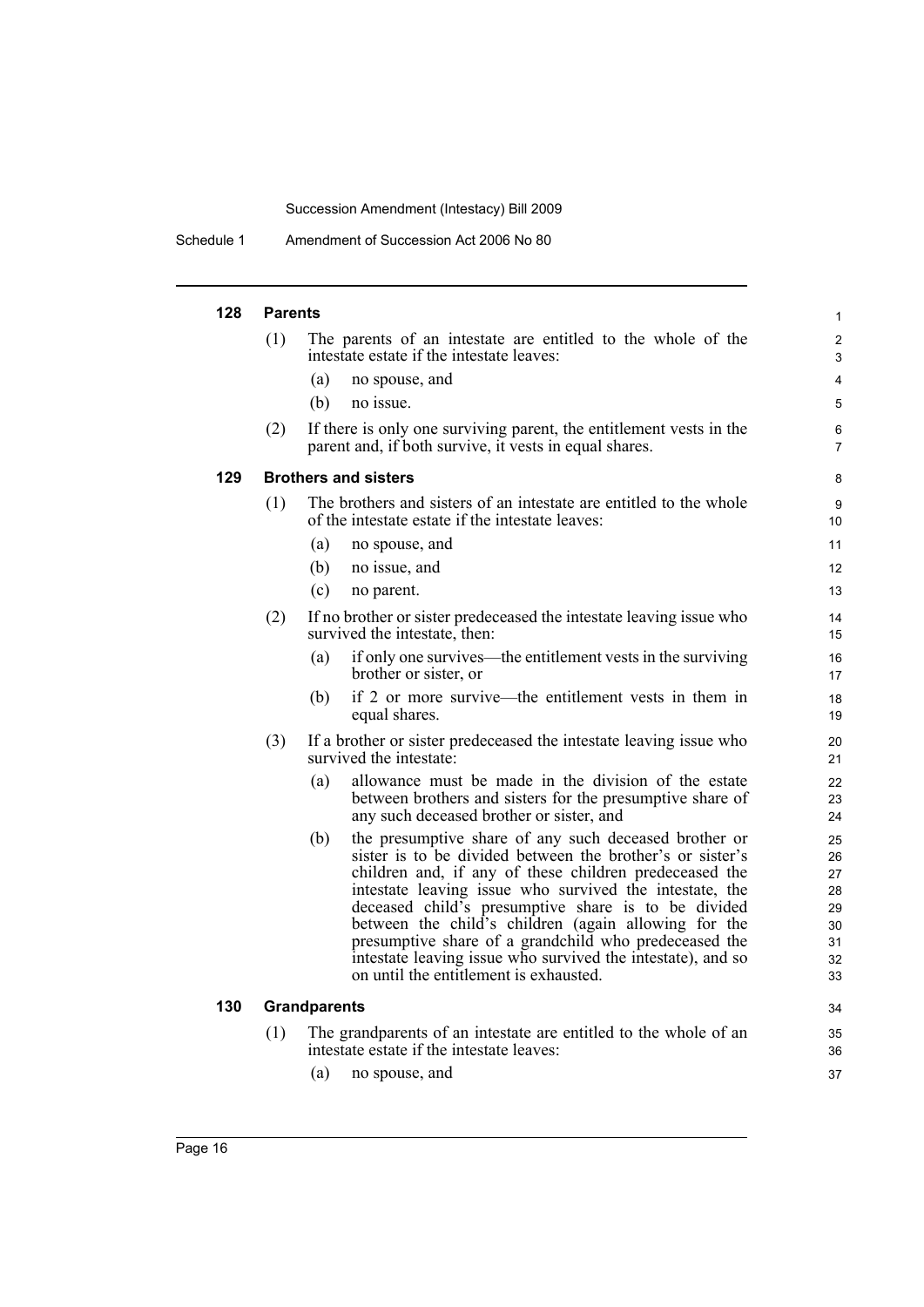Amendment of Succession Act 2006 No 80 Schedule 1

|     |     | (b) | no issue, and                                                                                                                                                                                                                                                                                                                                                                 | $\mathbf{1}$               |
|-----|-----|-----|-------------------------------------------------------------------------------------------------------------------------------------------------------------------------------------------------------------------------------------------------------------------------------------------------------------------------------------------------------------------------------|----------------------------|
|     |     | (c) | no parent, and                                                                                                                                                                                                                                                                                                                                                                | $\overline{2}$             |
|     |     | (d) | no brother or sister, or issue of a deceased brother or sister.                                                                                                                                                                                                                                                                                                               | 3                          |
|     | (2) |     | If there is only one surviving grandparent, the entitlement vests<br>in the grandparent and, if 2 or more survive, it vests in them in<br>equal shares.                                                                                                                                                                                                                       | 4<br>5<br>6                |
| 131 |     |     | <b>Aunts and uncles</b>                                                                                                                                                                                                                                                                                                                                                       | 7                          |
|     | (1) |     | The brothers and sisters of each of an intestate's parents are<br>entitled to the whole of the intestate estate if the intestate leaves:                                                                                                                                                                                                                                      | 8<br>9                     |
|     |     | (a) | no spouse, and                                                                                                                                                                                                                                                                                                                                                                | 10                         |
|     |     | (b) | no issue, and                                                                                                                                                                                                                                                                                                                                                                 | 11                         |
|     |     | (c) | no parent, and                                                                                                                                                                                                                                                                                                                                                                | $12 \overline{ }$          |
|     |     | (d) | no brother or sister, or issue of a deceased brother or sister,<br>and                                                                                                                                                                                                                                                                                                        | 13<br>14                   |
|     |     | (e) | no grandparent.                                                                                                                                                                                                                                                                                                                                                               | 15                         |
|     | (2) |     | If no brother or sister of a parent of the intestate predeceased the<br>intestate leaving a child who survived the intestate, then:                                                                                                                                                                                                                                           | 16<br>17                   |
|     |     | (a) | if only one survives—the entitlement vests in the surviving<br>brother or sister, or                                                                                                                                                                                                                                                                                          | 18<br>19                   |
|     |     | (b) | if 2 or more survive—the entitlement vests in them in<br>equal shares.                                                                                                                                                                                                                                                                                                        | 20<br>21                   |
|     | (3) |     | If a brother or sister of a parent of the intestate predeceased the<br>intestate leaving a child who survived the intestate, the child is<br>entitled to the deceased parent's presumptive share and, if there<br>are 2 or more children, they share equally.                                                                                                                 | 22<br>23<br>24<br>25       |
| 132 |     |     | Entitlement to take in separate capacities                                                                                                                                                                                                                                                                                                                                    | 26                         |
|     |     |     | A relative may be entitled to participate in the distribution of an<br>intestate estate in separate capacities.                                                                                                                                                                                                                                                               | 27<br>28                   |
|     |     |     | Note. For example, suppose that an intestate dies leaving no spouse<br>and no surviving relatives except children of a deceased maternal aunt<br>and paternal uncle who had a child in common as well as children of<br>other unions. In this case, the child of the union between the maternal<br>aunt and the paternal uncle would be entitled to participate in the estate | 29<br>30<br>31<br>32<br>33 |

both as representative of the maternal aunt and as representative of the

paternal uncle.

34 35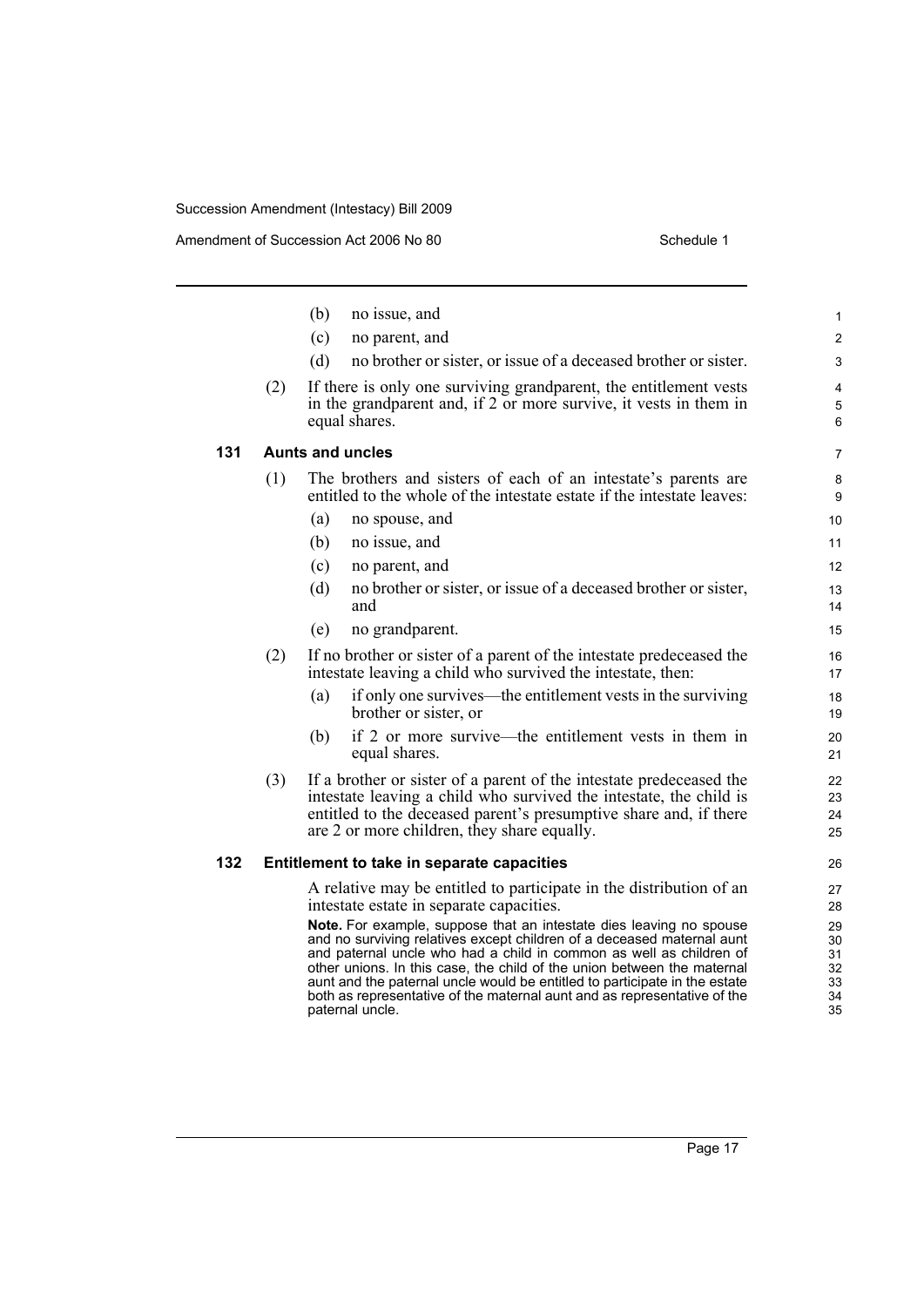Schedule 1 Amendment of Succession Act 2006 No 80

#### **Part 4.4 Indigenous persons' estates**

#### **133 Application for distribution order**

(1) The personal representative of an Indigenous intestate, or a person claiming to be entitled to share in an intestate estate under the laws, customs, traditions and practices of the Indigenous community or group to which an Indigenous intestate belonged, may apply to the Court for an order for distribution of the intestate estate under this Part.

1

- (2) An application under this section must be accompanied by a scheme for distribution of the estate in accordance with the laws. customs, traditions and practices of the community or group to which the intestate belonged.
- (3) An application under this section must be made within 12 months of the grant of administration or a longer period allowed by the Court but no application may be made after the intestate estate has been fully distributed.
- (4) After a personal representative makes, or receives notice of, an application under this section, the personal representative must not distribute (or continue with the distribution of) property comprised in the estate until:
	- (a) the application has been determined, or
	- (b) the Court authorises the distribution.

#### **134 Distribution orders**

- (1) The Court may, on an application under this Part, order that the intestate estate, or part of the intestate estate, be distributed in accordance with the terms of the order.
- (2) An order under this Part may require a person to whom property was distributed before the date of the application to return the property to the personal representative for distribution in accordance with the terms of the order (but no distribution that has been, or is to be, used for the maintenance, education or advancement in life of a person who was totally or partially dependent on the intestate immediately before the intestate's death can be disturbed).

**Note.** For example, a distribution may have been made under section 92A of the *Probate and Administration Act 1898* or section 94 of this Act.

- (3) In formulating an order under this Part, the Court must have regard to:
	- (a) the scheme for distribution submitted by the applicant, and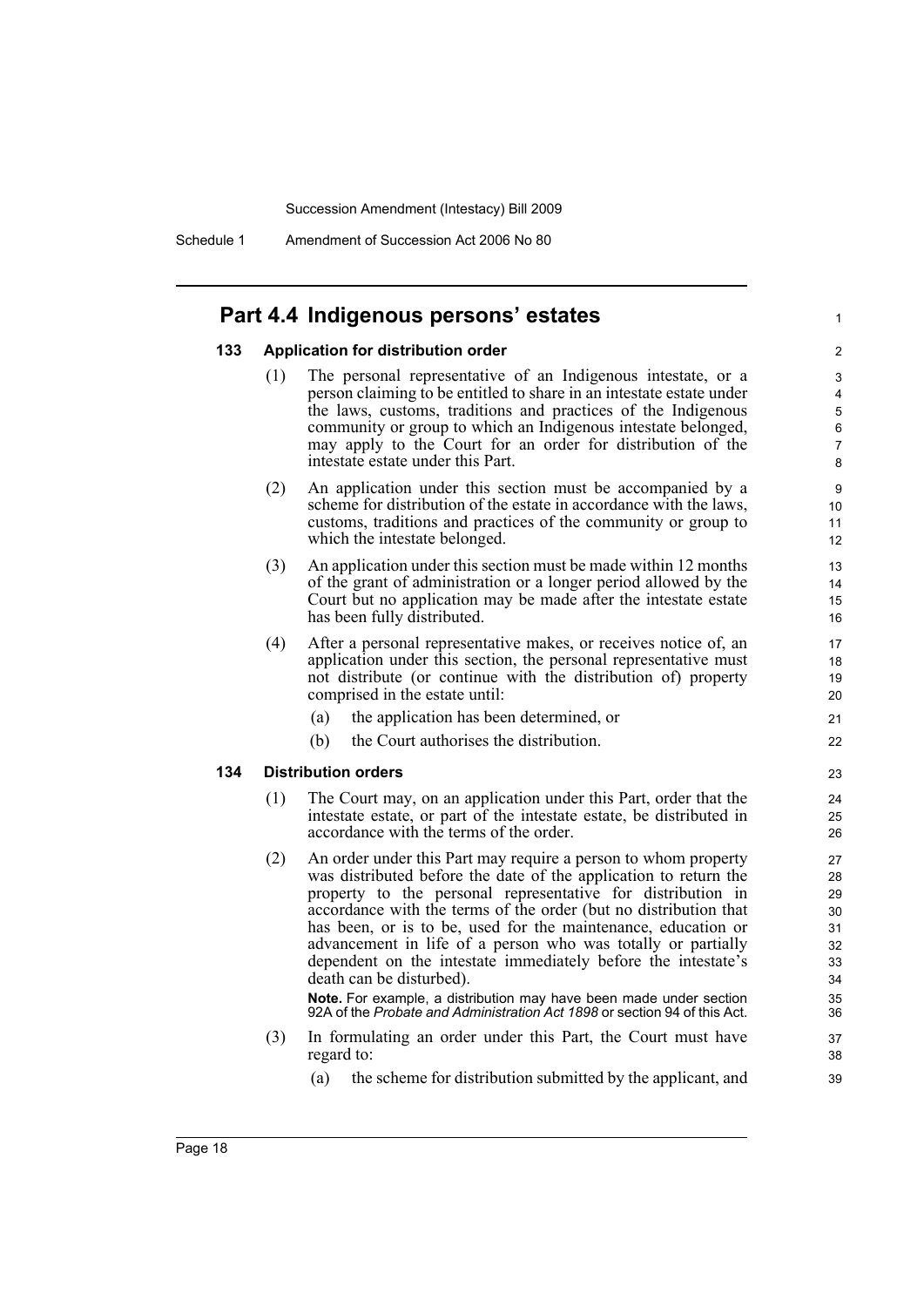|     |     | the laws, customs, traditions and practices of the<br>(b)<br>Indigenous community or group to which the intestate<br>belonged.                                                                                                           | $\mathbf 1$<br>$\overline{2}$<br>3 |
|-----|-----|------------------------------------------------------------------------------------------------------------------------------------------------------------------------------------------------------------------------------------------|------------------------------------|
|     | (4) | The Court may not, however, make an order under this Part<br>unless satisfied that the terms of the order are, in all the<br>circumstances, just and equitable.                                                                          | 4<br>5<br>6                        |
| 135 |     | Effect of distribution order under this Part                                                                                                                                                                                             | $\overline{7}$                     |
|     |     | A distribution order under this Part operates (subject to its terms)<br>to the exclusion of all other provisions of this Act governing the<br>distribution of the intestate estate.                                                      | 8<br>9<br>10                       |
|     |     | Part 4.5 Absence of persons entitled                                                                                                                                                                                                     | 11                                 |
| 136 |     | Intestate leaving no persons entitled                                                                                                                                                                                                    | 12                                 |
|     |     | If an intestate dies leaving no person who is entitled to the<br>intestate estate, the State is entitled to the whole of the intestate<br>estate.                                                                                        | 13<br>14<br>15                     |
| 137 |     | State has discretion to make provision out of property to which it<br>becomes entitled                                                                                                                                                   | 16<br>17                           |
|     | (1) | If the State is entitled to an intestate estate under this Part, the<br>Minister may, on application in accordance with subsection (3)<br>for a waiver of the State's rights, waive the State's rights in whole<br>or part in favour of: | 18<br>19<br>20<br>21               |
|     |     | (a)<br>dependants of the intestate, or                                                                                                                                                                                                   | 22                                 |
|     |     | (b)<br>any persons who have, in the Minister's opinion, a just or<br>moral claim on the intestate, or                                                                                                                                    | 23<br>24                           |
|     |     | any organisation or person for whom the intestate might<br>(c)<br>reasonably be expected to have made provision, or                                                                                                                      | 25<br>26                           |
|     |     | (d)<br>the trustees for any person or organisation mentioned in<br>paragraph $(a)$ , $(b)$ or $(c)$ .                                                                                                                                    | 27<br>28                           |
|     | (2) | The Minister may grant a waiver under this section on conditions<br>the Minister considers appropriate.                                                                                                                                  | 29<br>30                           |
|     | (3) | Application for a waiver of the State's rights to an intestate estate<br>under this Part is to be made in writing to the Crown Solicitor.                                                                                                | 31<br>32                           |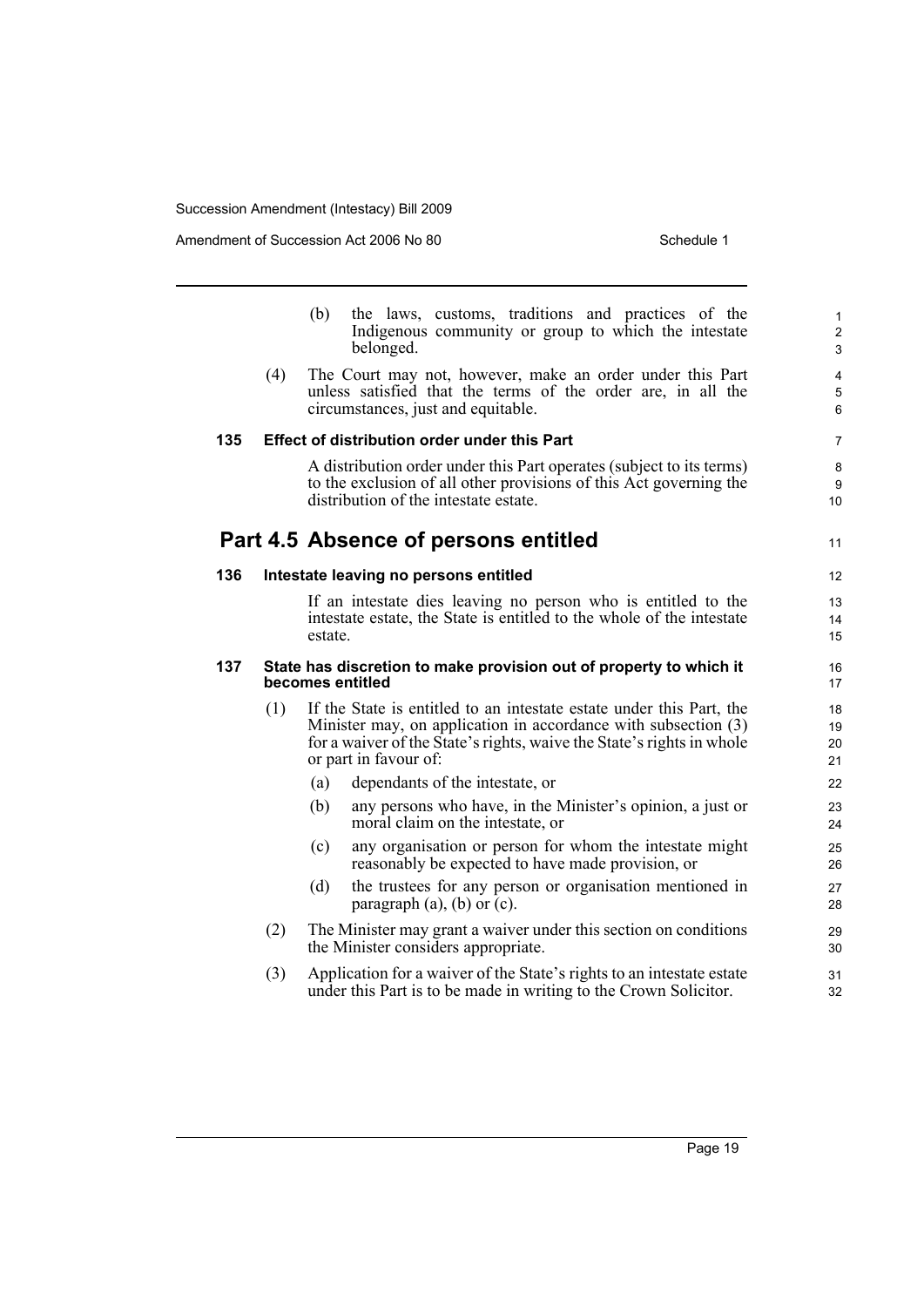Schedule 1 Amendment of Succession Act 2006 No 80

|     |     |                                               | <b>Part 4.6 Miscellaneous</b>                                                                                                                                       | $\mathbf{1}$        |
|-----|-----|-----------------------------------------------|---------------------------------------------------------------------------------------------------------------------------------------------------------------------|---------------------|
|     | 138 |                                               | Non-deferral of the interest of a minor                                                                                                                             | 2                   |
|     |     |                                               | The entitlement of a minor to an interest in an intestate estate<br>vests immediately (that is, it is not deferred until the minor<br>reaches majority or marries). | 3<br>4<br>5         |
|     | 139 |                                               | <b>Effect of disclaimer etc</b>                                                                                                                                     | 6                   |
|     |     |                                               | For the purposes of the distribution of an intestate estate, a person<br>will be treated as having predeceased the intestate if the person:                         | $\overline{7}$<br>8 |
|     |     | (a)                                           | disclaims an interest, to which he or she would otherwise<br>be entitled, in the intestate estate, or                                                               | 9<br>10             |
|     |     | (b)                                           | is disqualified from taking an interest in the intestate estate<br>for any reason.                                                                                  | 11<br>12            |
|     |     |                                               | Note. It follows that, if the person has issue, they may be entitled to take<br>the person's presumptive share of the intestate estate by representation.           | 13<br>14            |
|     | 140 | <b>Effect of testamentary and other gifts</b> |                                                                                                                                                                     | 15                  |
|     |     |                                               | The distribution of an intestate estate is not affected by gifts made<br>by the intestate to persons entitled:                                                      | 16<br>17            |
|     |     | (a)                                           | during the intestate's lifetime, or                                                                                                                                 | 18                  |
|     |     | (b)                                           | in the case of a partial intestacy—by will.                                                                                                                         | 19                  |
| [5] |     |                                               | <b>Existing section 102 Rules of Court</b>                                                                                                                          | 20                  |
|     |     |                                               | Insert at the end of section $102$ (2):                                                                                                                             | 21                  |
|     |     | (h)                                           | the making of elections by the spouses of intestates under<br>Chapter 4.                                                                                            | 22<br>23            |
| [6] |     |                                               | Schedule 1 Savings, transitional and other provisions                                                                                                               | 24                  |
|     |     |                                               | Insert at the end of clause $1(1)$ :                                                                                                                                | 25                  |
|     |     |                                               | Succession Amendment (Intestacy) Act 2009                                                                                                                           | 26                  |
| [7] |     |                                               | Schedule 1, clause 2, definition of "repealed provisions"                                                                                                           | 27                  |
|     |     | "Schedule 2".                                 | Insert "to this Act (as in force immediately before Schedule 2 was repealed by<br>the Statute Law (Miscellaneous Provisions) Act (No 2) $2008$ )" after             | 28<br>29<br>30      |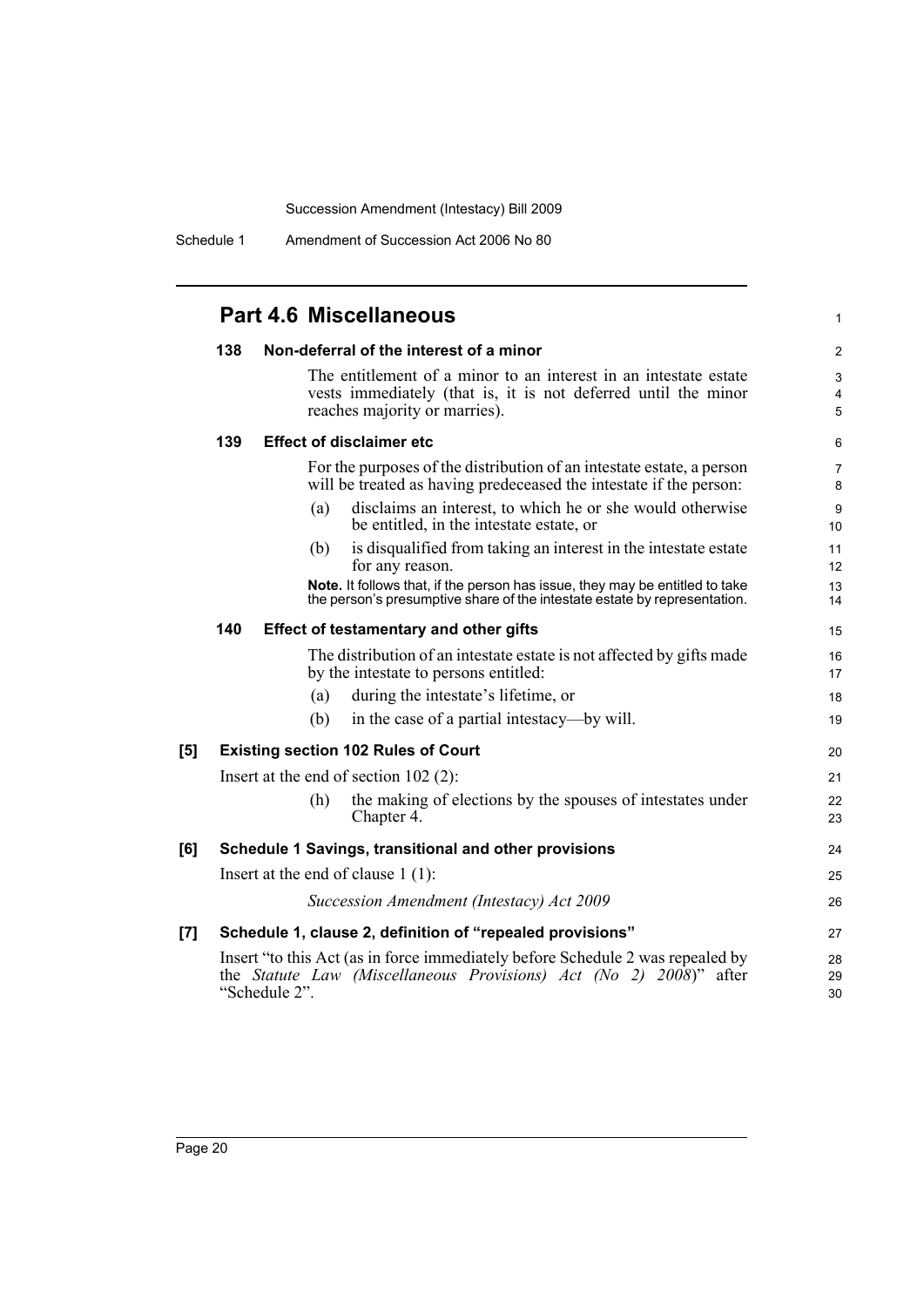| [8]  |                         |     | Schedule 1, Part 3                                                                                                                                                                                         | $\mathbf{1}$               |  |
|------|-------------------------|-----|------------------------------------------------------------------------------------------------------------------------------------------------------------------------------------------------------------|----------------------------|--|
|      |                         |     | Insert in appropriate order at the end of clause 9:                                                                                                                                                        | $\overline{2}$             |  |
|      |                         |     | <b>the 1916 provisions</b> means Part 2 of the Testator's Family<br>Maintenance and Guardianship of Infants Act 1916 as in force<br>before its repeal by the Succession Amendment (Intestacy)<br>Act 2009. | 3<br>4<br>5<br>6           |  |
| [9]  |                         |     | Schedule 1, Part 3                                                                                                                                                                                         | $\overline{7}$             |  |
|      |                         |     | Insert after clause $11(4)$ :                                                                                                                                                                              | 8                          |  |
|      |                         | (5) | The 1916 provisions continue to apply in relation to any estate of<br>a person who died before the repeal of the provisions to which<br>those provisions would have applied but for the repeal.            | 9<br>10 <sup>°</sup><br>11 |  |
| [10] |                         |     | Schedule 1, Part 4                                                                                                                                                                                         | 12                         |  |
|      | Insert after clause 11: |     |                                                                                                                                                                                                            |                            |  |
|      | <b>Part 4</b>           |     | Provisions consequent on enactment of<br><b>Succession Amendment (Intestacy)</b><br><b>Act 2009</b>                                                                                                        | 14<br>15<br>16             |  |
|      | 12                      |     | <b>Definition</b>                                                                                                                                                                                          | 17                         |  |
|      |                         |     | In this Part:<br><b>amending Act</b> means the Succession Amendment (Intestacy)<br>Act 2009.                                                                                                               | 18<br>19<br>20             |  |
|      | 13                      |     | <b>Transitional provision-intestacy</b>                                                                                                                                                                    | 21                         |  |
|      |                         | (1) | Chapter 4 (Intestacy) applies to the distribution of the intestate<br>estate of a person who dies intestate on or after the<br>commencement of this clause.                                                | 22<br>23<br>24             |  |
|      |                         | (2) | The distribution of the intestate estate of a person who died<br>intestate before the commencement of this clause is governed by<br>the law of this State as in force at the date of death.                | 25<br>26<br>27             |  |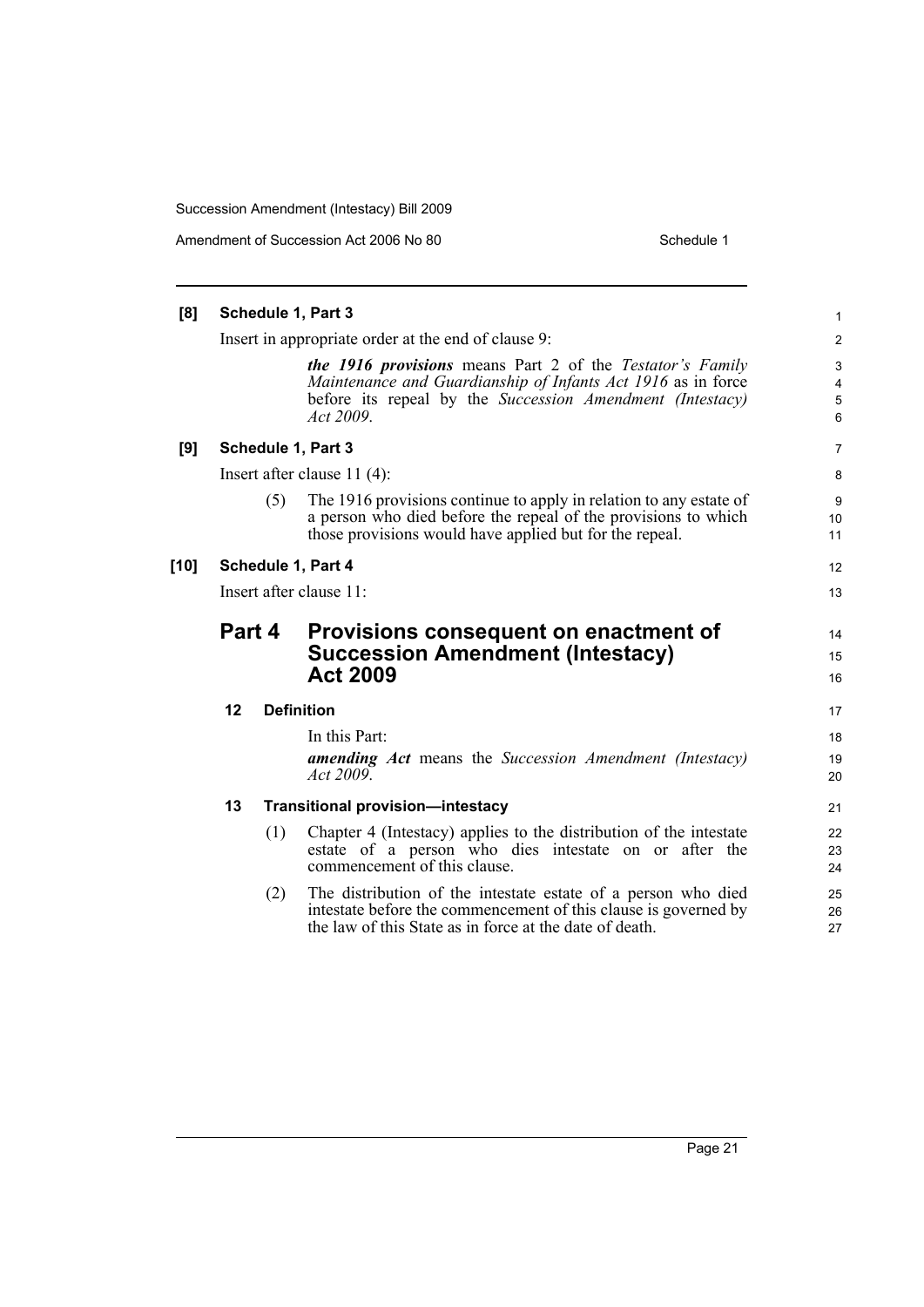<span id="page-29-0"></span>

|     | <b>Schedule 2</b>    | <b>Amendment of other Acts</b>                                                                                                                                                                                                                                                                                                                              | 1                                                    |
|-----|----------------------|-------------------------------------------------------------------------------------------------------------------------------------------------------------------------------------------------------------------------------------------------------------------------------------------------------------------------------------------------------------|------------------------------------------------------|
| 2.1 |                      | <b>Adoption Act 2000 No 75</b>                                                                                                                                                                                                                                                                                                                              | 2                                                    |
| [1] |                      | Section 95 General effect of adoption orders                                                                                                                                                                                                                                                                                                                | 3                                                    |
|     |                      | Insert at the end of section $95(2)$ :                                                                                                                                                                                                                                                                                                                      | $\overline{4}$                                       |
|     |                      | Note. For example, for the purposes of a distribution on intestacy, an<br>adopted child is regarded as a child of the adoptive parent or parents and<br>the child's family relationships are determined accordingly. See section<br>109 of the Succession Act 2006.                                                                                         | $\overline{5}$<br>6<br>$\overline{\mathcal{I}}$<br>8 |
| [2] |                      | Section 97 Effect of orders as regards property                                                                                                                                                                                                                                                                                                             | 9                                                    |
|     |                      | Omit section $97(2)$ and the note to the subsection.                                                                                                                                                                                                                                                                                                        | 10                                                   |
| [3] |                      | Section 99 Relationship of adopted child to other children of the adopter                                                                                                                                                                                                                                                                                   | 11                                                   |
|     |                      | Omit "Probate and Administration Act 1898" from section 99 (1) (a).                                                                                                                                                                                                                                                                                         | 12                                                   |
|     |                      | Insert instead "Succession Act 2006".                                                                                                                                                                                                                                                                                                                       | 13                                                   |
| [4] |                      | Schedule 3 Savings, transitional and other provisions                                                                                                                                                                                                                                                                                                       | 14                                                   |
|     |                      | Insert at the end of clause $1(1)$ :                                                                                                                                                                                                                                                                                                                        | 15                                                   |
|     |                      | Succession Amendment (Intestacy) Act 2009, to the extent that it<br>amends this Act                                                                                                                                                                                                                                                                         | 16<br>17                                             |
| [5] | Schedule 3, Part 5   |                                                                                                                                                                                                                                                                                                                                                             | 18                                                   |
|     | Insert after Part 4: |                                                                                                                                                                                                                                                                                                                                                             | 19                                                   |
|     | Part 5               | Provision consequent on enactment of                                                                                                                                                                                                                                                                                                                        | 20                                                   |
|     |                      | <b>Succession Amendment (Intestacy)</b>                                                                                                                                                                                                                                                                                                                     | 21                                                   |
|     |                      | <b>Act 2009</b>                                                                                                                                                                                                                                                                                                                                             | 22                                                   |
|     | 23                   | Persons dying wholly or partially intestate before commencement<br>of Succession Amendment (Intestacy) Act 2009                                                                                                                                                                                                                                             | 23<br>24                                             |
|     |                      | The repeal of section 97 (2) by the Succession Amendment<br>(Intestacy) Act 2009 does not apply to or in respect of the estate<br>of a person who died wholly or partially intestate before that<br>repeal, and any such estate is to be distributed in accordance with<br>the enactments and rules of law in force at the date of death of that<br>person. | 25<br>26<br>27<br>28<br>29<br>30                     |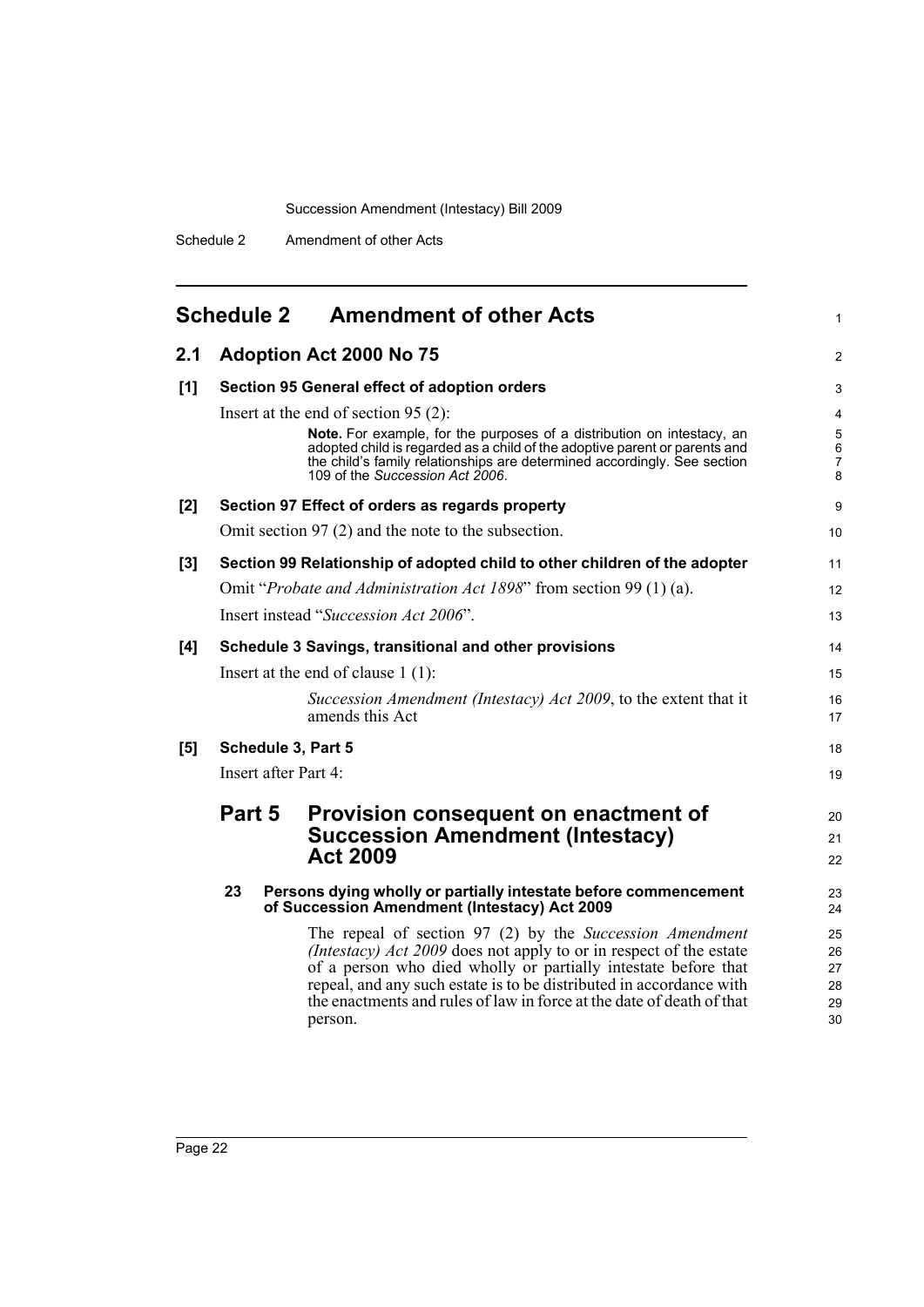Amendment of other Acts Schedule 2

| 2.2 <sub>2</sub> |                                |     | <b>Conveyancing Act 1919 No 6</b>                                                                                                                                                                                           | 1                    |
|------------------|--------------------------------|-----|-----------------------------------------------------------------------------------------------------------------------------------------------------------------------------------------------------------------------------|----------------------|
| [1]              | person                         |     | Section 33 Meaning of heir, next of kin, or statutory next of kin of any                                                                                                                                                    | $\overline{2}$<br>3  |
|                  |                                |     | Omit "Division 2A of Part 2 of the <i>Probate and Administration Act 1898</i> (as<br>in force after that commencement)" from section 33 (1).                                                                                | 4<br>5               |
|                  |                                |     | Insert instead "the applicable intestacy rules".                                                                                                                                                                            | 6                    |
| [2]              | <b>Section 33 (4)</b>          |     |                                                                                                                                                                                                                             | $\overline{7}$       |
|                  | Insert after section $33(3)$ : |     |                                                                                                                                                                                                                             | 8                    |
|                  | (4)                            |     | In subsection $(1)$ :<br><i>applicable intestacy rules means:</i>                                                                                                                                                           | 9<br>10              |
|                  |                                | (a) | for a will coming into operation, or an instrument made,<br>before the repeal of Division 2A of Part 2 of the <i>Probate</i><br>and Administration Act 1898—that Division as in force<br>immediately before its repeal, and | 11<br>12<br>13<br>14 |
|                  |                                | (b) | for a will coming into operation, or an instrument made,<br>after the repeal of that Division-Chapter 4 (Intestacy) of<br>the <i>Succession Act 2006</i> .                                                                  | 15<br>16<br>17       |
| 2.3              |                                |     | District Court Act 1973 No 9                                                                                                                                                                                                | 18                   |
|                  |                                |     | Section 134 Jurisdiction in equity proceedings                                                                                                                                                                              | 19                   |
|                  | occurring.                     |     | Insert "(as in force immediately before that Act was amended by the<br>Succession Amendment (Intestacy) Act 2009)" after "1916" wherever                                                                                    | 20<br>21<br>22       |
| 2.4              |                                |     | Powers of Attorney Act 2003 No 53                                                                                                                                                                                           | 23                   |
| [1]              | Omit the section.              |     | Section 24 Effect of disposal of home shared by spouses under enduring<br>power of attorney in cases of intestacy                                                                                                           | 24<br>25<br>26       |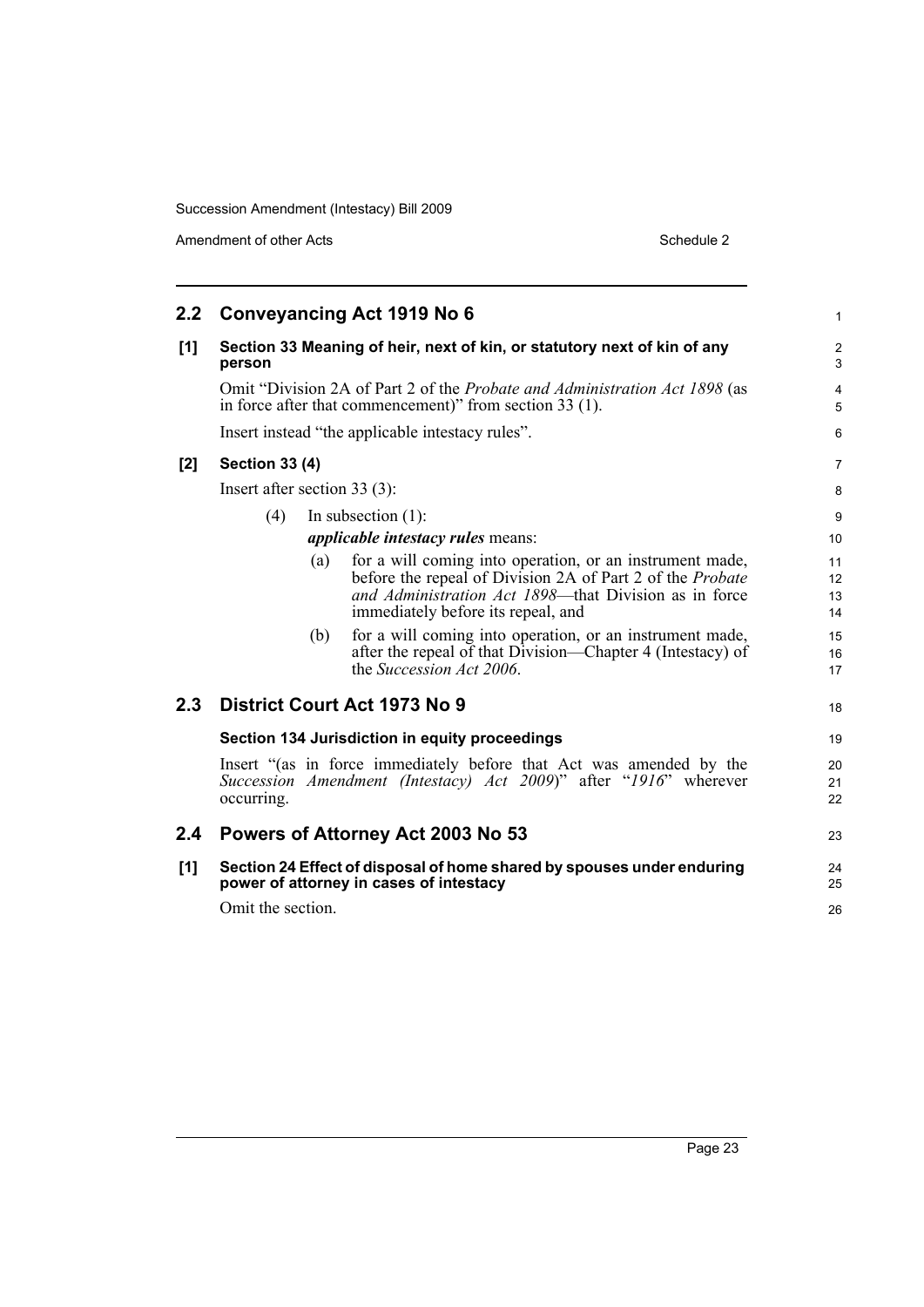| [2] | Schedule 5 Savings, transitional and other provisions<br>Insert after Part 2: |                                                                                                                                                                                                                                                                                                                                |                         |  |  |
|-----|-------------------------------------------------------------------------------|--------------------------------------------------------------------------------------------------------------------------------------------------------------------------------------------------------------------------------------------------------------------------------------------------------------------------------|-------------------------|--|--|
|     |                                                                               |                                                                                                                                                                                                                                                                                                                                |                         |  |  |
|     | Part 3                                                                        | <b>Provision consequent on Succession</b><br><b>Amendment (Intestacy) Act 2009</b>                                                                                                                                                                                                                                             | 3<br>4                  |  |  |
|     | 4                                                                             | Effect of disposal of home shared by spouses under enduring<br>power of attorney                                                                                                                                                                                                                                               | 5<br>6                  |  |  |
|     |                                                                               | Section 24, as in force immediately before its repeal by the<br>Succession Amendment (Intestacy) Act 2009, continues to apply<br>to a spouse of a principal under an enduring power of attorney<br>who dies intestate before the repeal and to whom it would have<br>applied before the repeal as if it had not been repealed. | 7<br>8<br>9<br>10<br>11 |  |  |
| 2.5 |                                                                               | <b>Probate and Administration Act 1898 No 13</b>                                                                                                                                                                                                                                                                               | 12                      |  |  |
| [1] |                                                                               | <b>Section 32G Interpretation</b>                                                                                                                                                                                                                                                                                              | 13                      |  |  |
|     |                                                                               | Omit the definition of <i>de facto spouse</i> from section $32G(1)$ . Insert instead:                                                                                                                                                                                                                                          | 14                      |  |  |
|     |                                                                               | de facto spouse, in relation to a person dying wholly or partly<br>intestate, means someone who was a partner in a de facto<br>relationship with the person.                                                                                                                                                                   | 15<br>16<br>17          |  |  |
| [2] |                                                                               | Section 40A Evidence or presumption of death                                                                                                                                                                                                                                                                                   | 18                      |  |  |
|     |                                                                               | Omit "Testator's Family Maintenance and" from section 40A (2).                                                                                                                                                                                                                                                                 | 19                      |  |  |
| [3] | <b>Section 40A</b>                                                            |                                                                                                                                                                                                                                                                                                                                | 20                      |  |  |
|     |                                                                               | Omit "Chapter 3 of" from section 40A (2).                                                                                                                                                                                                                                                                                      | 21                      |  |  |
| [4] |                                                                               | Section 53 Value to be accepted instead of partition                                                                                                                                                                                                                                                                           | 22                      |  |  |
|     |                                                                               | Omit "in a dwelling-house in respect of which the spouse has exercised the<br>right conferred by section 61D".                                                                                                                                                                                                                 | 23<br>24                |  |  |
|     |                                                                               | Insert instead "in real estate the spouse has elected to acquire under section<br>115 (Spouse's right of election) of the Succession Act 2006".                                                                                                                                                                                | 25<br>26                |  |  |
| [5] |                                                                               | Part 2, Division 2A Distribution of intestate estates                                                                                                                                                                                                                                                                          | 27                      |  |  |
|     | Omit the Division.                                                            |                                                                                                                                                                                                                                                                                                                                | 28                      |  |  |
| [6] | estate of intestate                                                           | Section 62 Practice as to granting administration of real and personal                                                                                                                                                                                                                                                         | 29<br>30                |  |  |
|     |                                                                               | Insert "or Chapter 4 of the Succession Act 2006" after "rules".                                                                                                                                                                                                                                                                | 31                      |  |  |
|     |                                                                               |                                                                                                                                                                                                                                                                                                                                |                         |  |  |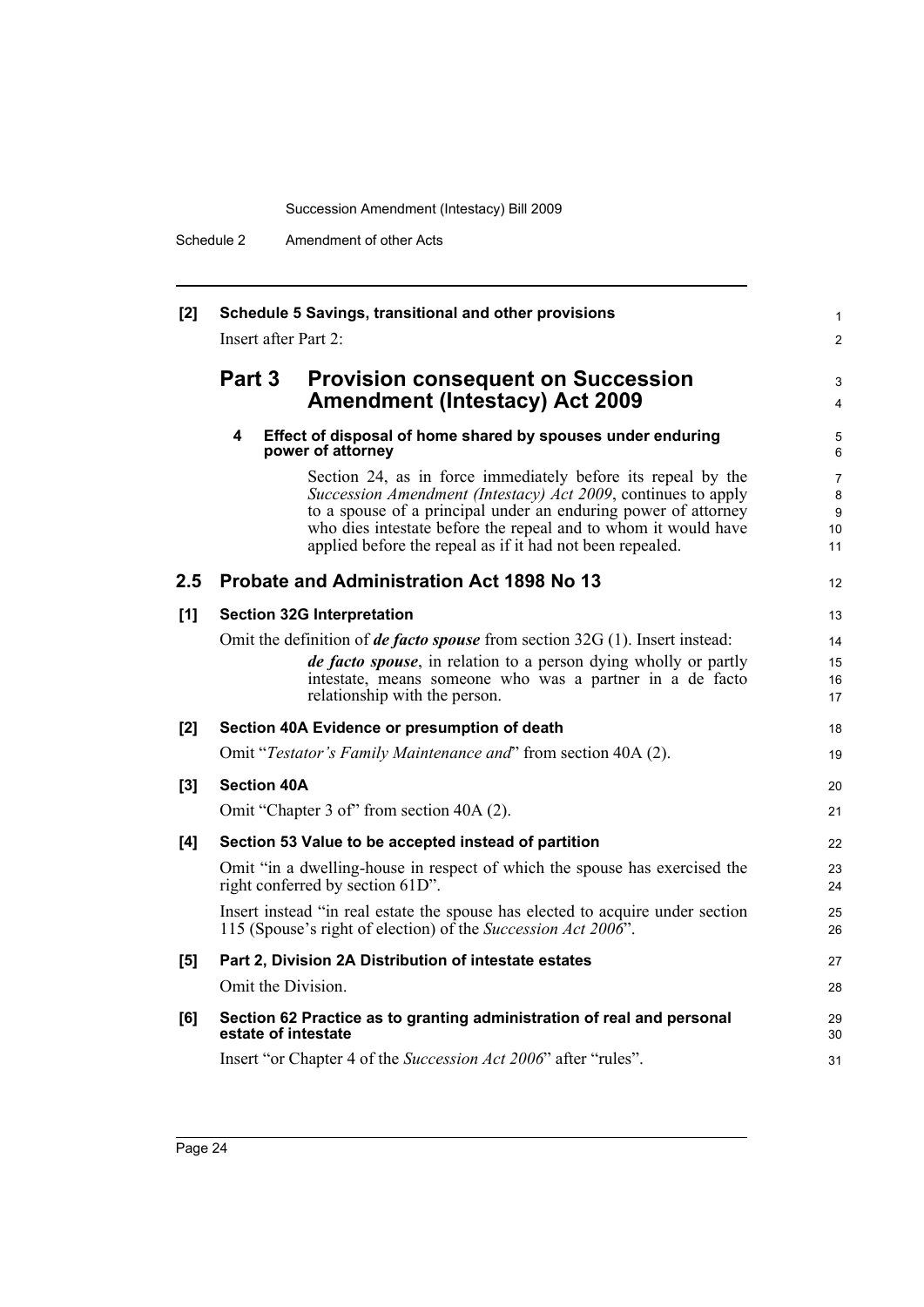Amendment of other Acts Schedule 2

| [7]    | <b>Section 62 (2)</b> |                                                                                                                                                                                                                                                                                                                                              | $\mathbf{1}$                                    |
|--------|-----------------------|----------------------------------------------------------------------------------------------------------------------------------------------------------------------------------------------------------------------------------------------------------------------------------------------------------------------------------------------|-------------------------------------------------|
|        |                       | Insert at the end of section 62:                                                                                                                                                                                                                                                                                                             | 2                                               |
|        | (2)                   | Without limiting subsection (1), if a person dies wholly intestate<br>the real and personal estate of the person is to be distributed or<br>held in trust in accordance with Chapter 4 of the Succession Act<br>2006, and the real estate of that person is to be held as if it were<br>devised to the persons for whom it is held in trust. | 3<br>$\overline{4}$<br>5<br>6<br>$\overline{7}$ |
| [8]    |                       | Section 84A Interest on legacies and annuities                                                                                                                                                                                                                                                                                               | 8                                               |
|        | rate".                | Omit "6 per cent per year" from section 84A (1). Insert instead "the relevant                                                                                                                                                                                                                                                                | 9<br>10                                         |
| [9]    | Section 84A (3)       |                                                                                                                                                                                                                                                                                                                                              | 11                                              |
|        |                       | Insert after section 84A (2):                                                                                                                                                                                                                                                                                                                | 12                                              |
|        | (3)                   | In this section, <i>relevant rate</i> of interest means the rate that lies<br>2% above the cash rate last published by the Reserve Bank of<br>Australia before 1 January in the calendar year in which interest<br>begins to accrue.                                                                                                         | 13<br>14<br>15<br>16                            |
| $[10]$ | administrator         | Section 92 Distribution of assets after notice given by executor or                                                                                                                                                                                                                                                                          | 17<br>18                                        |
|        |                       | Insert "or section 125 (Sharing between spouses) or 126 (Distribution orders)<br>or Part 4.4 (Indigenous persons' estates)" after "rectified)" in section 92 (2).                                                                                                                                                                            | 19<br>20                                        |
| $[11]$ |                       | Fourth Schedule Rights of surviving spouse of intestate with respect to<br>acquisition of the shared home                                                                                                                                                                                                                                    | 21<br>22                                        |
|        | Omit the Schedule.    |                                                                                                                                                                                                                                                                                                                                              | 23                                              |
| $[12]$ |                       | Fifth Schedule Savings and transitional provisions arising from<br>amendments to this Act                                                                                                                                                                                                                                                    | 24<br>25                                        |
|        | Insert after Part 2:  |                                                                                                                                                                                                                                                                                                                                              | 26                                              |
|        | Part 3                | Provision consequent on enactment of                                                                                                                                                                                                                                                                                                         | 27                                              |
|        |                       | <b>Succession Amendment (Intestacy)</b>                                                                                                                                                                                                                                                                                                      | 28                                              |
|        |                       | <b>Act 2009</b>                                                                                                                                                                                                                                                                                                                              | 29                                              |
|        | 9                     | Persons dying wholly or partially intestate before commencement<br>of Succession Amendment (Intestacy) Act 2009                                                                                                                                                                                                                              | 30<br>31                                        |
|        |                       | The amendments made to this Act by the Succession Amendment                                                                                                                                                                                                                                                                                  | 32                                              |
|        |                       | (Intestacy) Act 2009 do not apply to or in respect of the estate of<br>a person who died wholly or partially intestate before the                                                                                                                                                                                                            | 33<br>34                                        |